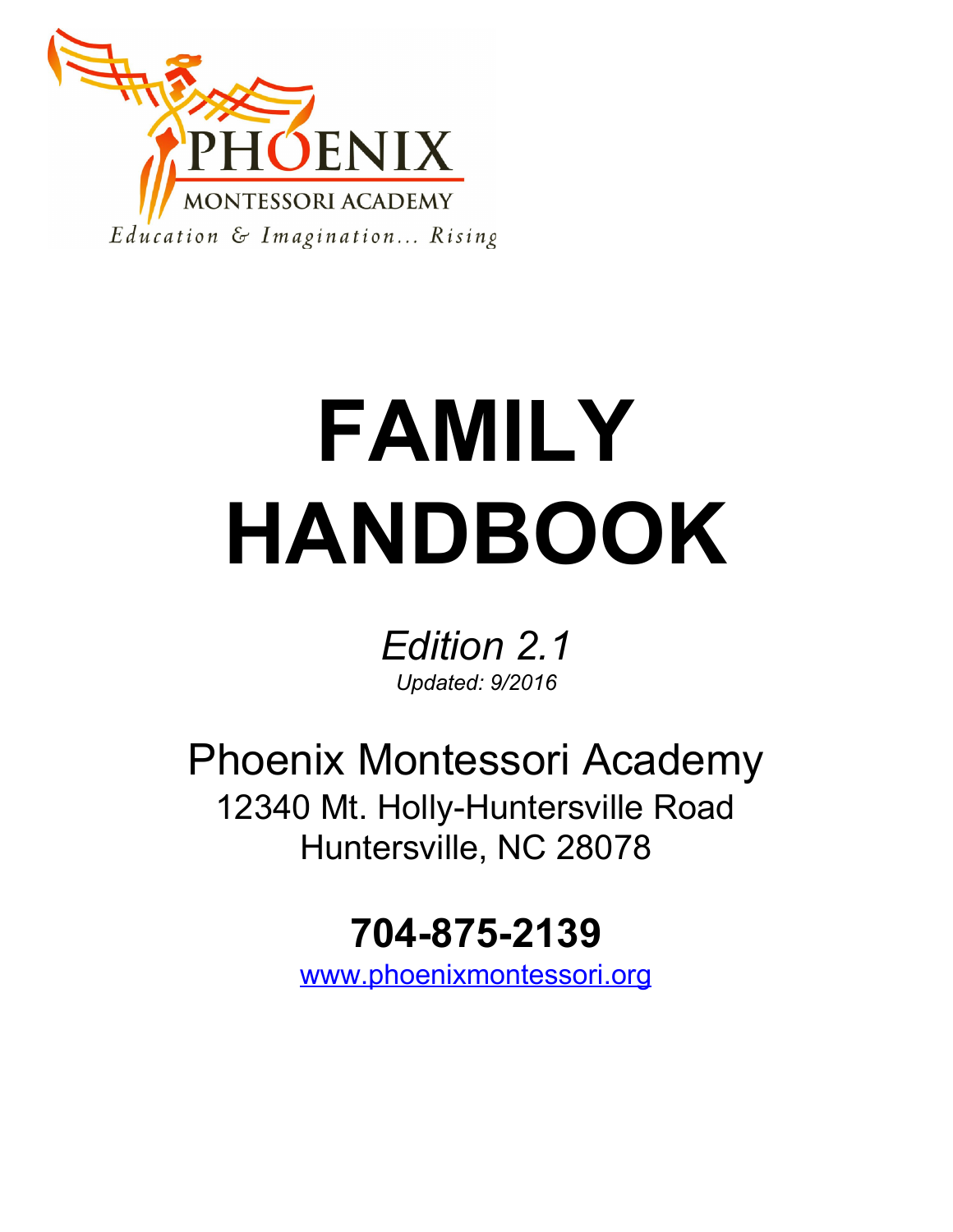# **Table of Contents**

**W[ELCOME](#page-3-0) [Who We Are](#page-4-0) [Mission Statement](#page-5-0) [Program Philosophy](#page-5-1) [Our Strategy for Success](#page-5-2) [Our Staff & Governing Body](#page-6-0) [Non-Discriminatory Policy](#page-6-1) [Program Demographics:](#page-6-2) S[CHOOL](#page-7-0) HOURS [Drop-Off and Pick-Up Hours](#page-7-1) Before/After School Care Hours (for Kindergarteners through 8 th grade) [Release of Students](#page-8-0) [School Calendar Overview](#page-8-1) [Office Hours](#page-8-2) FINANCIAL I[NFORMATION](#page-8-3) [Tuition](#page-8-4) [Application Fees](#page-9-0) [Pick-Up Late Fees](#page-10-0) [Field Trip Fees](#page-10-1) [Financial Assistance](#page-10-2) P[ROGRAM](#page-10-3) POLICIES [Arrival & Classroom Etiquette](#page-10-4) [Sample Daily Schedule](#page-11-0) [Attendance](#page-11-1) [Curriculum](#page-11-2) [Recess](#page-11-3) [Nap & Rest Period](#page-11-4) [Dress Code](#page-11-5) [Young Children and Clothing / Undergarments](#page-12-0) Older Children and Clothing [Footwear](#page-12-1) [What to bring/not bring](#page-12-2) [Birthday Celebrations](#page-13-0) [Field Trips](#page-13-1) HEALTH, SAFETY AND [NUTRITION](#page-13-2)**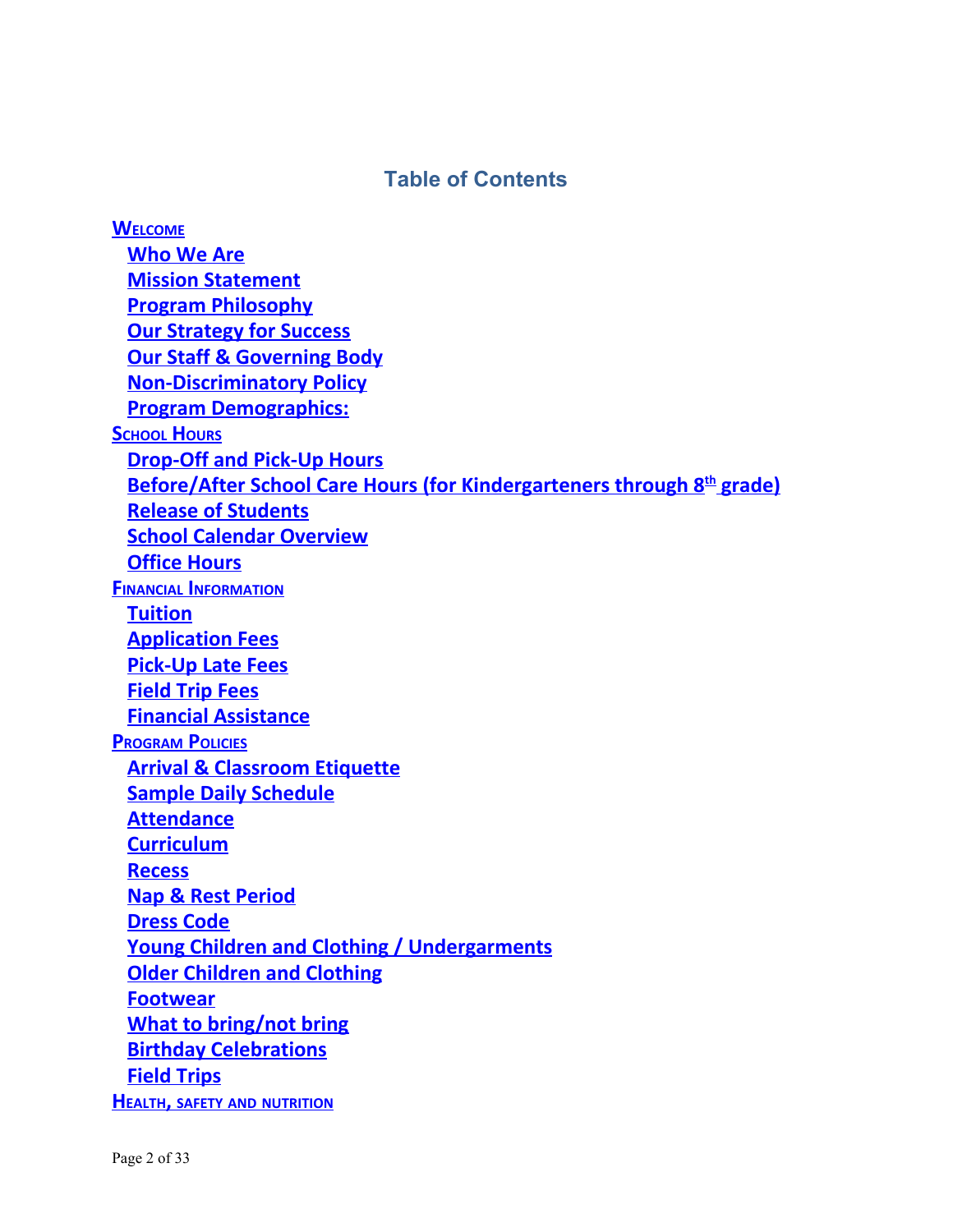**[Snack](#page-14-0) [Lunch](#page-14-1) [Illness Policy](#page-14-2) [Medication Policy](#page-15-0) [Cleanliness & Sanitation Policy](#page-15-1) [Emergency Procedures](#page-15-2) [Inclement Weather](#page-15-3) [Accident Procedures](#page-16-0) [Discipline Policy](#page-16-1) [Child Abuse Policy](#page-16-2) FAMILIES AS P[ARTNERS](#page-17-0) [Expectations](#page-17-1) [Family of the Week \(Toddler and Primary Classes, only\)](#page-17-2) [Communication](#page-17-3) [Monthly Board of Directors \(BOD\) Meetings](#page-17-4) [Education Opportunities](#page-18-0) [Progress Reports](#page-18-1) [Conferences](#page-18-2) [Individual Education Plan](#page-18-3) [Observations](#page-18-4) P[ROGRAMS](#page-18-5) [Montessori Methodology Overview](#page-18-6) [Toddler Program & Goals](#page-19-0) [Primary Program & Goals](#page-20-0) [Lower Elementary Program & Goals](#page-21-0) [Upper Elementary Program & Goals](#page-22-0) [Middle School Program & Goals](#page-23-0) [Upper Elementary and Middle School Silent Time](#page-24-0) [Work Plans](#page-24-1) [Homework](#page-25-0) [Standardized Testing](#page-25-1) [Annual Retreats](#page-25-2)**

# **[ATTACHMENTS](#page-25-3)**

**[A. Our Staff & Governing Body](#page-26-0)**

**[B. Discipline and Behavior Management Policy](#page-27-0)**

**[C. School Song](#page-29-0)**

**[D. Contacts](#page-30-0)**

**[E. Building Access](#page-31-0)**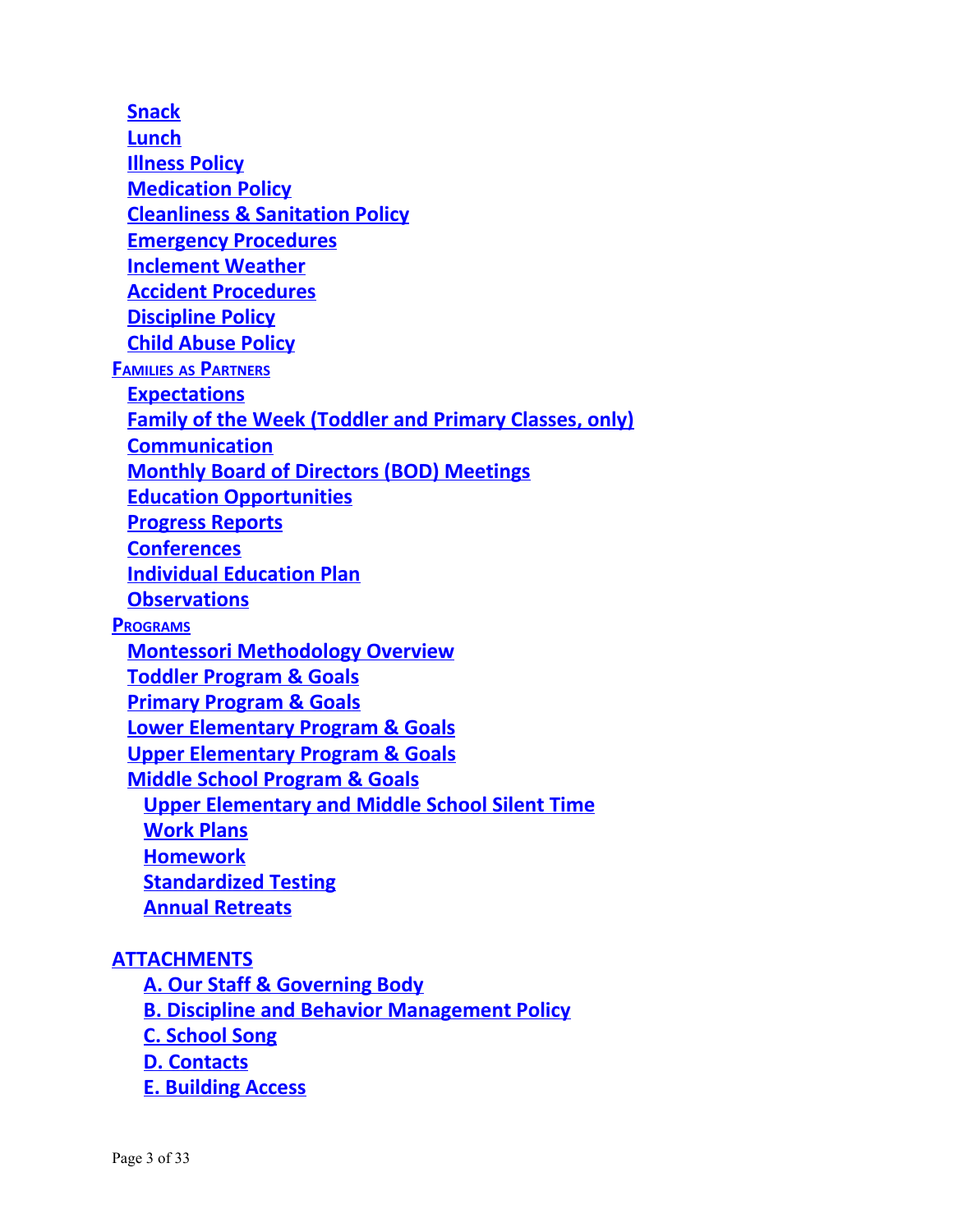# <span id="page-3-0"></span>**WELCOME**

Dear Phoenix Montessori Academy Families,

Welcome to our school community! The story of the Phoenix, like all great myths, contains deep truths about our environment and us. As the legend goes, the Phoenix is a bird-like creature that has a lifespan of no less than 100 years, and in some myths up to 500 years. At the end of its lifespan, the Phoenix is believed to be consumed by fire, only to emerge from the ashes as a new Phoenix.

This regeneration can symbolize many things. Here at Phoenix Montessori Academy, we see this myth as a representation of a recurring life process: new beginnings, rebirth, opportunity, endless hope, faith, renewal, and resurrection. The Phoenix rising is the rebirth of mankind out of the past in peaceful revolution.

This myth ties in perfectly with the Montessori philosophy, because Montessori education allows children to construct themselves, to explore, and to self-correct. It provides unlimited possibilities and second chances. The children in our school are encouraged to embrace new opportunities, and to constantly re-evaluate themselves and the world around them in order to improve self and the community.

#### **We believe**:

- Love conquers all things.
- Every living thing deserves respect.
- Everyone is entitled to happiness and self-confidence.
- Education is paramount, and true academic excellence can only be achieved in the right environment.
- Each member of a community has a distinct responsibility in preserving and enhancing that community.

#### **Goals of Phoenix Montessori**:

- To educate the entire child, spiritually, intellectually, and physically.
- To cultivate *good people*, accomplished scholars, and conscientious citizens of the world.
- To maintain a diverse environment where differences are celebrated.
- To achieve *umbutu*, an African term that means that each human being is bound inextricably to the humanity of every other human being.
- To constantly grow and learn as an entire community.

Another aspect of the Phoenix Myth is that there is only **one Phoenix** in existence at any given time. With that in mind, we embrace the calling to be a prestigious educational community that is unique. We are delighted that you have united with us in this mission, and we look forward to a rewarding, life-changing academic experience.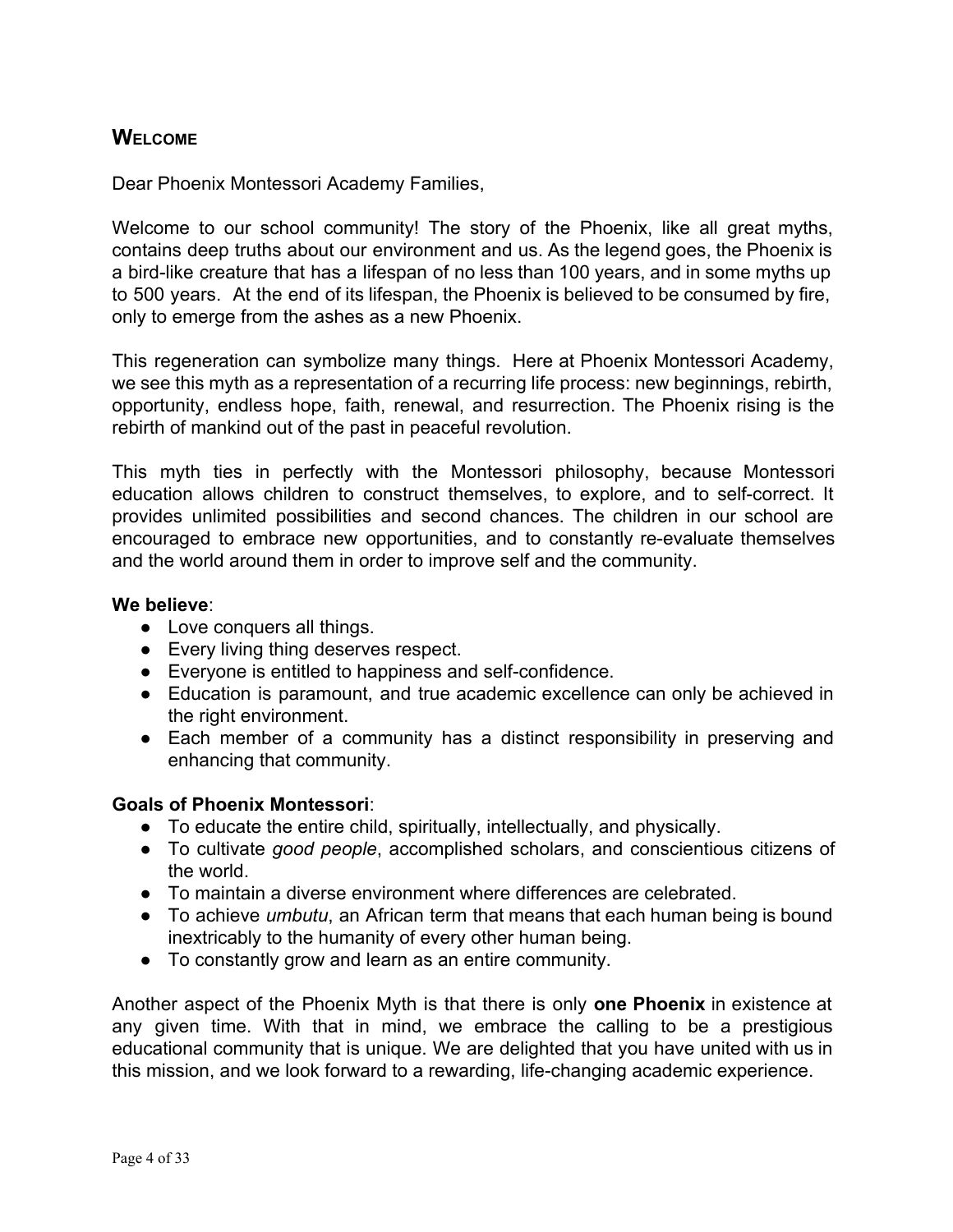God Bless,

# <span id="page-4-0"></span>*India Adams* Head of School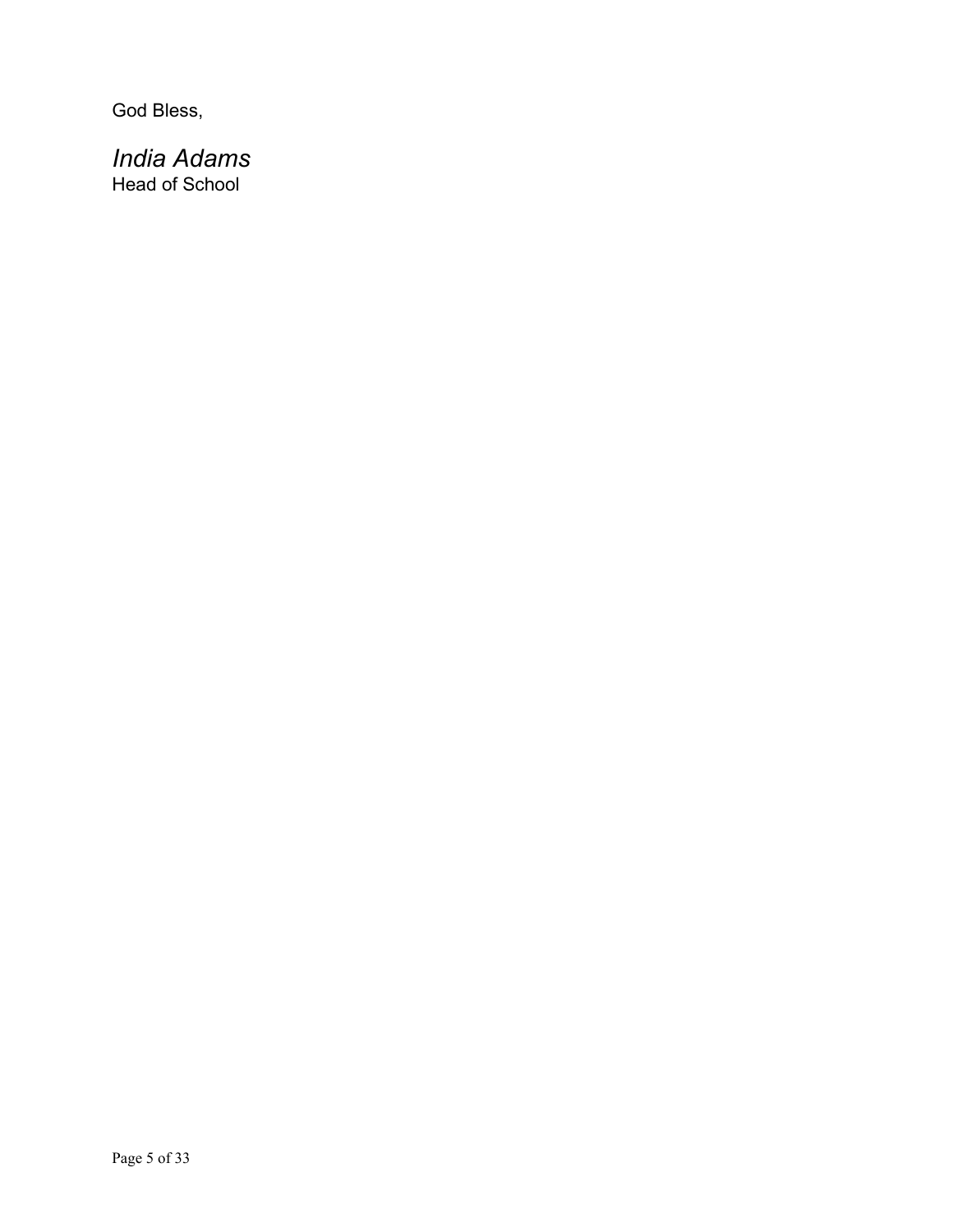#### **Who We Are**

Phoenix Montessori Academy (PMA) is an independent, non-profit school, educating students from ages 18 months to 18 years (Toddler through 12th Grade). Our school was established June 19, 2004 and the first class was held on September 7, 2004. The school was founded by a group of concerned parents and a seasoned teacher, all committed to creating a loving and nurturing environment where the development and care of the *total* child is paramount.

#### <span id="page-5-0"></span>**Mission Statement**

Our mission at Phoenix Montessori Academy is to develop true scholars, life-long learners, and productive citizens of the world in a diverse atmosphere that incorporates Montessori principles where students demonstrate respect and love for self, others, and their environment.

#### <span id="page-5-1"></span>**Program Philosophy**

The philosophy of Phoenix Montessori Academy is to provide a high quality learning environment using Montessori methodology as a foundation to child education and development. We believe the well-being of the child is essential, teachers are professional guides to a world of discovery, and parents are key in encouraging and supporting the learning platform. We strive to offer a safe, diverse and challenging environment where young children can grow into true scholars, lifelong learners, and great world contributors.

#### <span id="page-5-2"></span>**Our Strategy for Success**

We use the equilateral triangle as a symbol of our approach to the practical application of the Montessori Method. The triangle represents construction. This symbol serves as the blueprint for a successful experience at PMA. It is equilateral because each leg holds equal importance.

At one leg of the triangle is the child. The child is expected to take responsibility for learning, by choosing appropriate activities and working to complete assignments. During this experience each student will learn to communicate needs and concerns to the teacher and to parents. The child must take an active role in this process, and must learn to assume accountability for actions, work, and decisions.

The parents make up the second leg. Parents have the greatest influence on their child, and therefore no educational system can truly be effective without parent involvement. Ultimately, parents are a child's primary role model. Parents are expected to communicate and to help identify their child's needs, in order to aid in developing systems that will yield success in reaching academic and social goals. Finally, parents are expected to maintain open and honest communication with the teacher. This will facilitate the problem solving process, and will generate the best educational program for each student.

The third leg is comprised of teachers. The teachers' role is to plan for each individual child, provide an educational curriculum and environment that is excellent, and to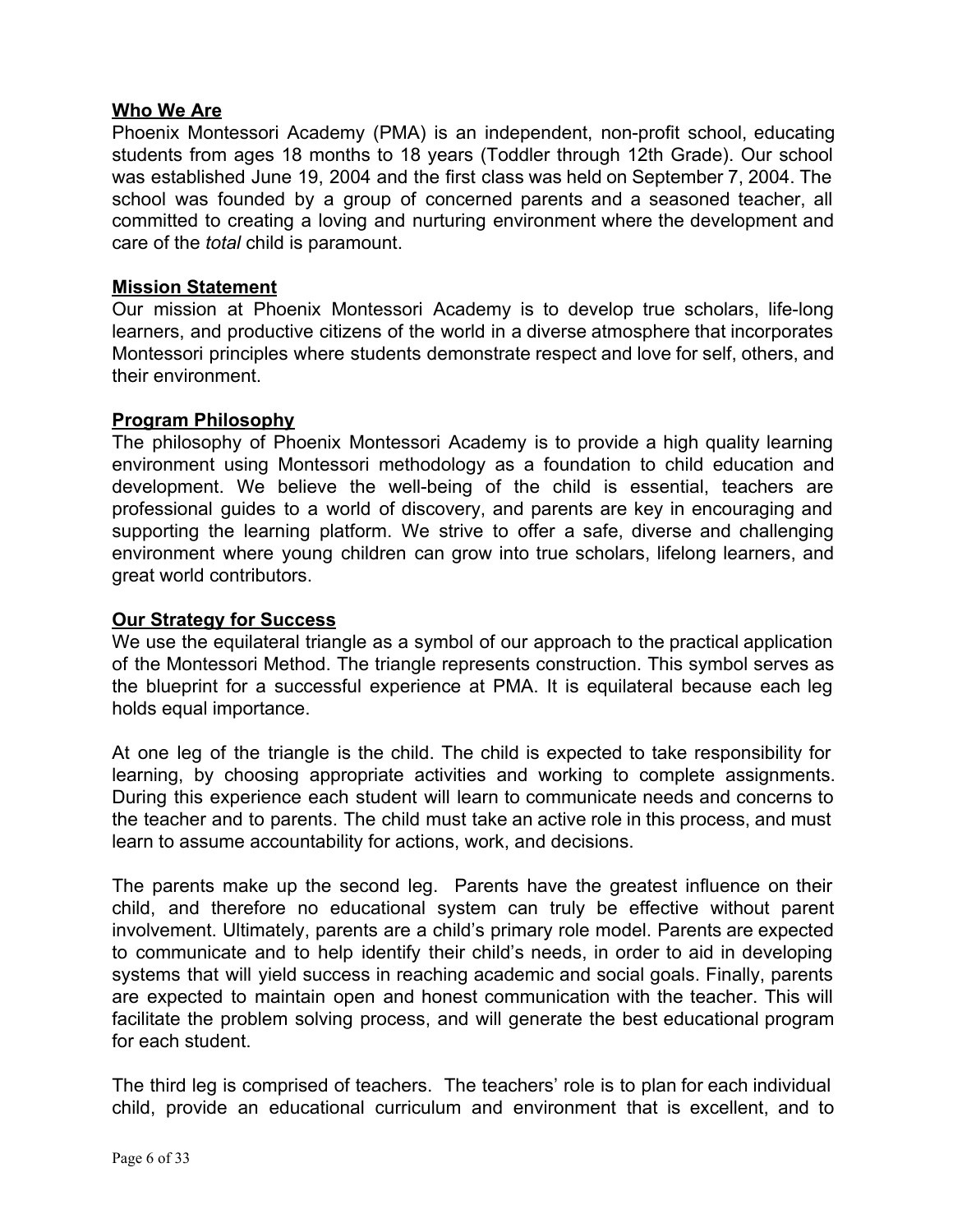cultivate a community that demonstrates respect and love. The educator works to get to know each child, and to develop an effective line of communication with each child and each parent.

As long as each leg of the triangle is functioning cooperatively, we will successfully construct an educational environment that is safe, genuine, and conducive to learning.

#### <span id="page-6-0"></span>**Our Staff & Governing Body**

Phoenix Montessori Academy is a Non-profit 501(c)(3) Corporation governed and managed by a Board of Directors (BOD) and Officers. The Officers and members of the BOD consist of parents, community volunteers, and the Head of School. All are committed to the Phoenix vision and mission.

The BOD and Officers, collectively, make key decisions about growth and expansion, financial management, and tuition/fees. They are also responsible for ensuring the school is in compliance with any necessary federal, state & local requirements for operation. This group is mostly focused on the strategy of the school and its long term plans.

The Head of School, along with the PMA staff, is responsible for setting the direction of the school and orchestrating the day to day operations of the school. The Head of School also oversees staffing and sets school policy. The Staff is responsible for classroom management, curriculum, admissions, parent communication & involvement, facility maintenance, student/staff record keeping and other daily functions of the school.

# <span id="page-6-1"></span>**Non-Discriminatory Policy**

Phoenix Montessori Academy fully embraces diversity as a core value. The school does not discriminate against employees, applicants, or students on the basis of sex, race, color, sexual orientation, gender identity, gender expression, religion, age, marital status, national origin, disability, or veteran status in its hiring practices, administration of its educational and admissions policies, or any school-administered programming.

| Program                 | <b>Age/Grade Range</b> | <b>Max Class</b><br>Size (1 class<br>each) | <b>Student/Teacher</b><br><b>Ratio</b> |
|-------------------------|------------------------|--------------------------------------------|----------------------------------------|
| <b>Toddler Class</b>    | 18 mos $-$ 3 years old | 12                                         | 6:1                                    |
| Primary                 | $3 - 6$ years old      | 24                                         | 12:1                                   |
| Lower Elementary        | $6 - 9$ years old      | $20 - 25$                                  | 15:1                                   |
| <b>Upper Elementary</b> | $9 - 12$ years old     | $20 - 25$                                  | 15:1                                   |
| Middle School           | $12 - 14$ years old    | $15 - 18$                                  | 15:1                                   |
| <b>High School</b>      | $15 - 18$ years old    | $15 - 18$                                  | 15:1                                   |

# <span id="page-6-2"></span>**Program Demographics:**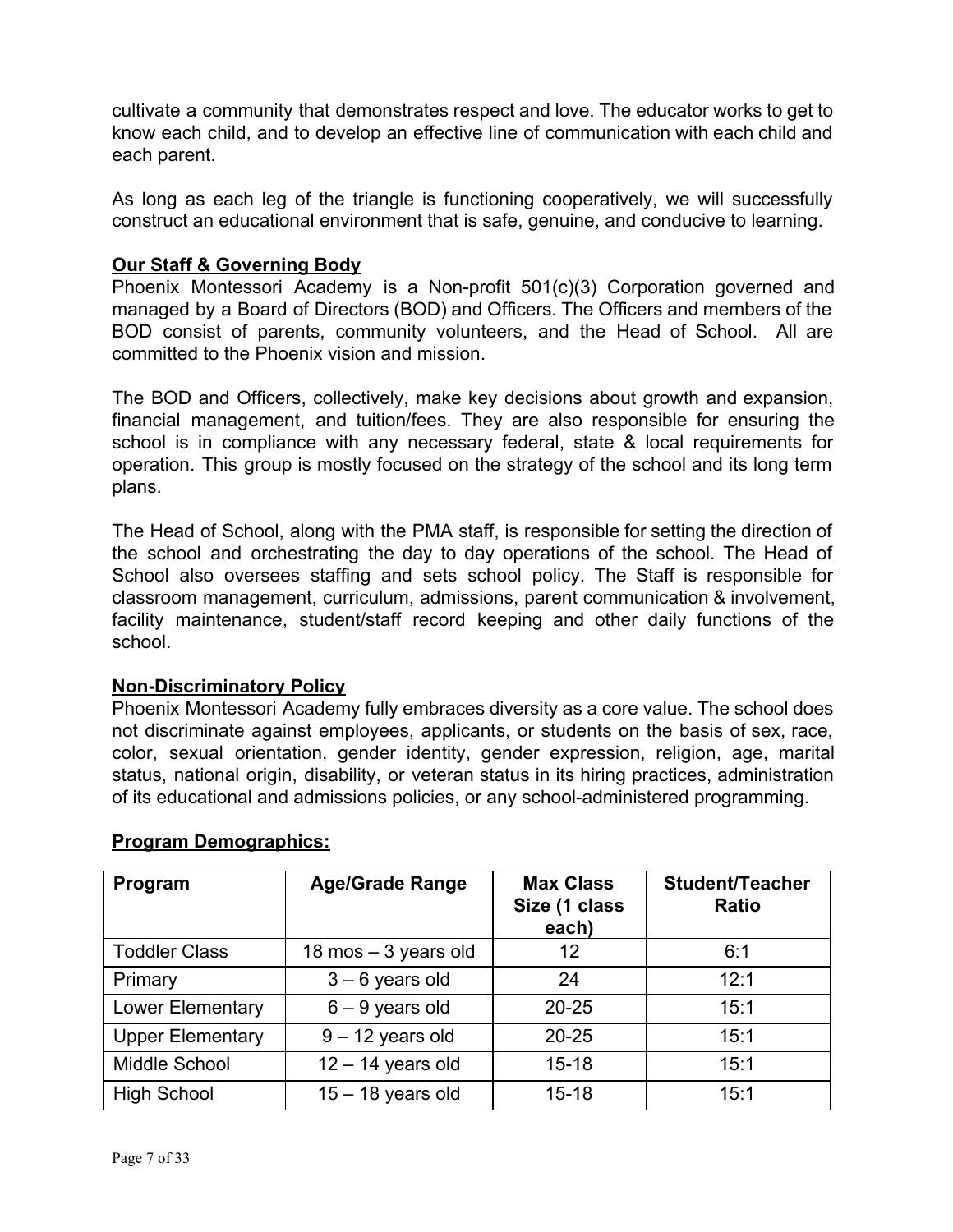# **Program Offerings:**

*Toddler Classroom*: Children must be at least 18 months before the first day of school.

• Children do not have to be potty trained.

*Primary Classroom:* Children ages 3-4.

• Children must be potty trained.

*Kindergarten (referred to as Enrichment):* Children age 5.

- A student who is 4  $\frac{1}{2}$  years old that exhibits a level of maturity and preparedness and is considered ready by both the Lead teacher and Head of School prior to enrollment, can be admitted into the Enrichment program.
- The Primary Lead Teacher reserves the right to recommend a student remain another year in Enrichment, if deemed necessary for the student's success, prior to moving on to the more rigorous Lower Elementary program.

*Lower Elementary Classroom*: Children ages 6-9.

• This level is the equivalent of  $1<sup>st</sup> - 3<sup>rd</sup>$  grade in a traditional environment.

*Upper Elementary Classroom:* Children ages 9-12.

• This level is the equivalent of  $4<sup>th</sup>$  -6<sup>th</sup> grade in a traditional environment.

*Middle School Classroom*: Children ages 12-14.

• This level is the equivalent of  $7<sup>th</sup>$  and  $8<sup>th</sup>$  grade in a traditional environment.

*High School Classroom*: Children ages 15-18.

• This level is the equivalent of  $9<sup>th</sup>$  through 12th grade in a traditional environment.

Please refer to the Curriculum section for more information on program goals.

# <span id="page-7-0"></span>**SCHOOL HOURS**

All year programs are available for toddler and primary classes. Summer camps are also offered for all groups.

# <span id="page-7-1"></span>**Before/After School Care Hours (for Kindergarteners through 8 th grade)**

Before School Care: 7:30am - 8:15am After School Care: 3:15pm - 6:00pm

# **Drop-Off and Pick-Up Hours**

We ask that all students primary through High School use carpool for daily arrival and pick-up. Drop-Off and Pick-Up take place in front of the building. Toddlers may be dropped off to and picked up from the classroom.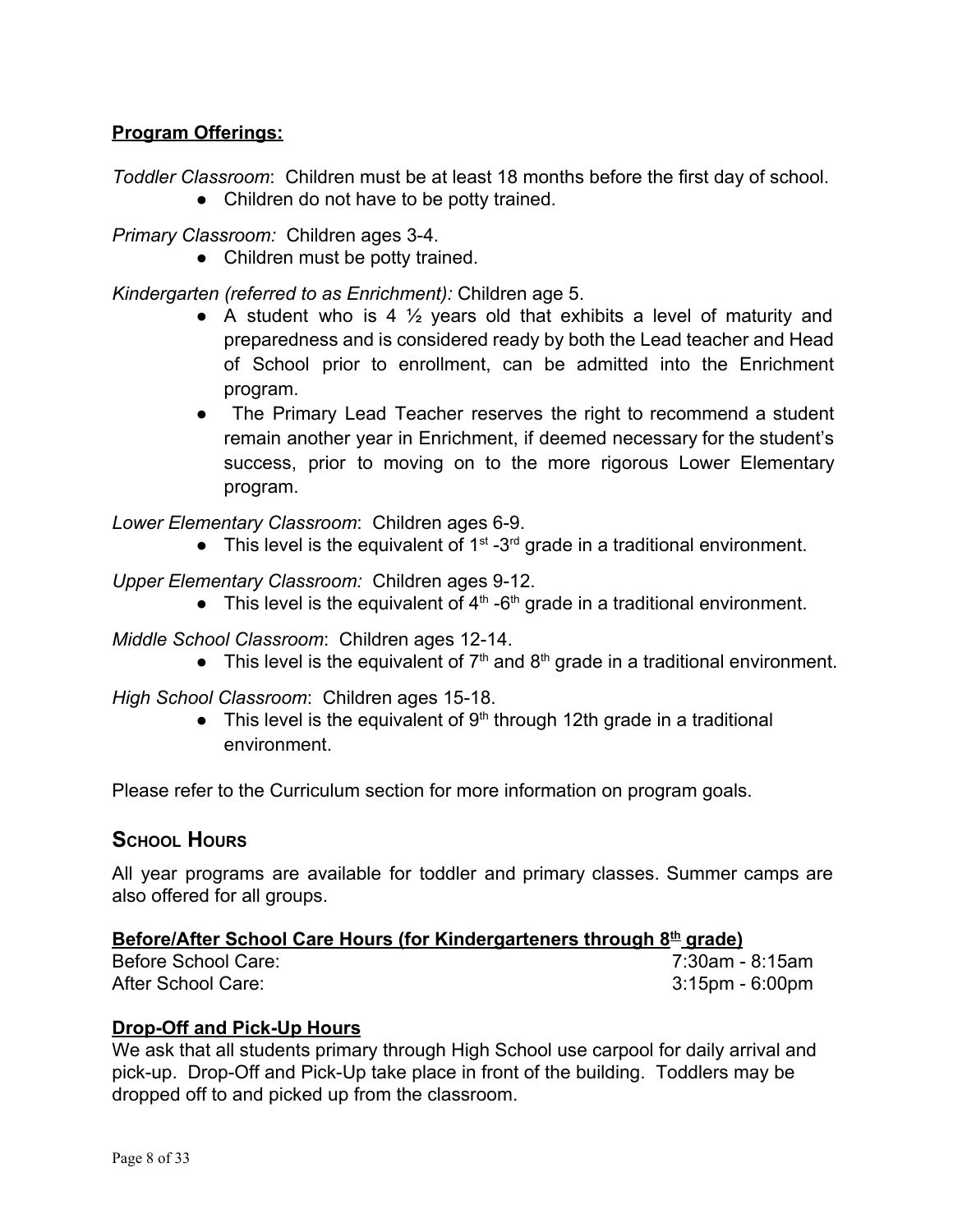Please see teachers for specific schedules.

Please, do not drop-off your children earlier than the appropriate school hours. Also, please be considerate to our staff during after school hours and pick-up your children prior to or by the dismissal times indicated above*.* Please refer to the Building Access section for more details.

#### <span id="page-8-0"></span>**Release of Students**

If someone other than you will be picking up your child, please send a note, email, or call the school. The note should bear your signature, identify the person who is going to pick up your child, and indicate the date(s) and time. Please advise your driver to have identification to present to our staff. To ensure safety, we will check identification of any person who is not the parent or legal guardian of the child. **No child will be released to anyone who does not have written consent or is listed as the emergency contact on file.**

#### <span id="page-8-1"></span>**School Calendar Overview**

We observe all federal holidays. School is also closed for several teacher work days, Parent/Teacher conferences in the fall and spring, as well as Winter Recess and Spring Break. Please see the current school calendar for a list of all scheduled closures.

#### <span id="page-8-2"></span>**Office Hours**

The Director of Admissions is available Monday – Friday, during regular school hours.

The Head of School will be available upon appointment.

#### <span id="page-8-3"></span>**FINANCIAL INFORMATION**

#### <span id="page-8-4"></span>**Tuition**

Tuition fees include a non-refundable deposit, the program cost, and a non-negotiable tuition insurance policy. The current year tuition cost can be obtained by contacting the business manager at [accounting@phoenixmontessori.org](mailto:accounting@phoenixmontessori.org).

Families may choose from the following tuition payment options:

- Paid in full by July  $1<sup>st</sup>$
- Paid in two equal installments, due August  $1<sup>st</sup>$  and December  $1<sup>st</sup>$  (with no discount).
- Paid monthly, August  $1<sup>st</sup>$  through May  $1<sup>st</sup>$  (with no discount).

Families that utilize the "Pay in Full" option will receive a discount of 5% of the program cost, they will also not be charged the cost of the tuition insurance. All students not paying in full **prior to July 1 <sup>s</sup>**<sup>t</sup> shall be enrolled in Smart Tuition. A Smart Tuition annual fee of \$50.00 will be billed with the first tuition installment.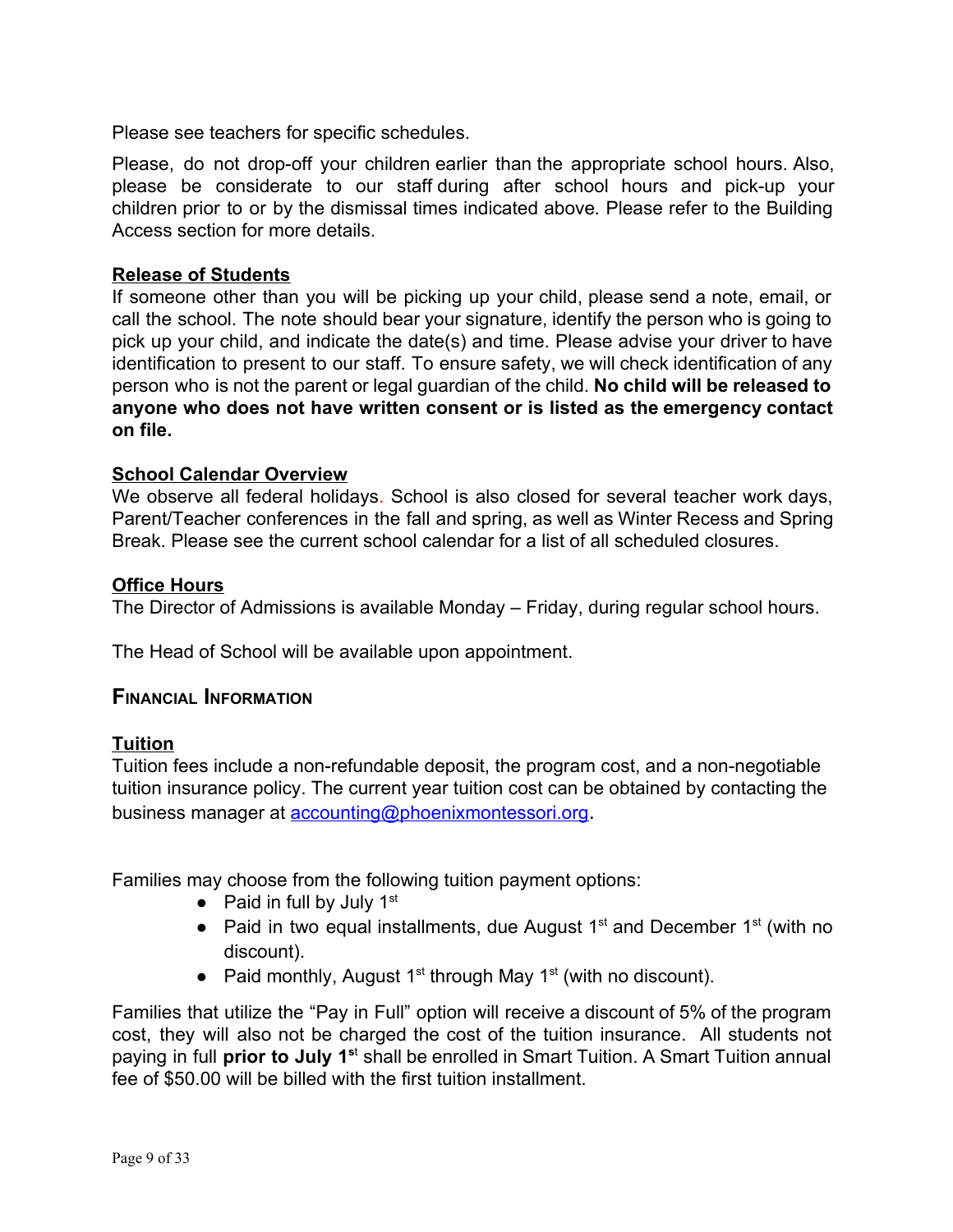Tuition payments for families that take advantage of the pay-in-full tuition discount can be placed in the drop box inside the office area or mailed to the school via mail carrier, prior to July1<sup>st</sup>. All other tuition payments can be made using "Smart Tuition". Smart Tuition information will be provided upon enrollment.

Tuition payments received after the 10th day of the month are considered late. A \$65 per student late fee will be added to the tuition payment due. If tuition payments are more than 30 days late, a student will be put on financial probation and will be unable to attend classes until the past due balance has been received. If tuition becomes 60 days past due, the student shall be dismissed from the school. If tuition becomes 30 days past due more than twice in a rolling 12 month period the family shall receive notice that failure to bring all payments current within 10 days shall result in immediate dismissal from the school. The family will also be required to pay the entire tuition balance for the remainder of school year, or summer camp duration (if applicable), or be immediately dismissed from the school.

#### **Only students whose tuition is current are eligible to participate in school field trips, including but not limited, to Canaan Camp, Barrier Island and Montessori Model United Nations.**

Full tuition applies to the eldest child enrolled; sibling discounts are available from the next eldest sibling to the youngest sibling. The first sibling receives a 10% discount off the full tuition rate, the second sibling receives a 15% discount and the third sibling receives the maximum reduction of 20%. In addition, a 5% early payment discount is applied if tuition is paid in full by the  $1<sup>st</sup>$  of July. This discount is calculated after sibling discounts.

For students enrolling after the first week of school, tuition is prorated based on a weekly tuition calculation.

If a student is disenrolled no fees will be refunded. A weekly tuition calculation will be used to determine tuition liability based on time spent in the classroom. Families will be responsible for any remaining balance due. No transcripts will be released until the balance is paid in full.

If a student withdraws, the family is *fully liable* for the total tuition. There is no reduction or remission of tuition fees if a student withdraws before the academic year is completed except when a student moves beyond 20 miles of the school. As such, written notice of withdrawal must be submitted no less than 30 days prior.

#### **Transcript Requests/Records**

No transcripts or other records will be released if there is an outstanding balance due.

#### <span id="page-9-0"></span>**Application Process/Fees**

For all prospective students, there is a one-time \$85.00 non-refundable application fee due with submission of an Application for Admission. This fee is used to defray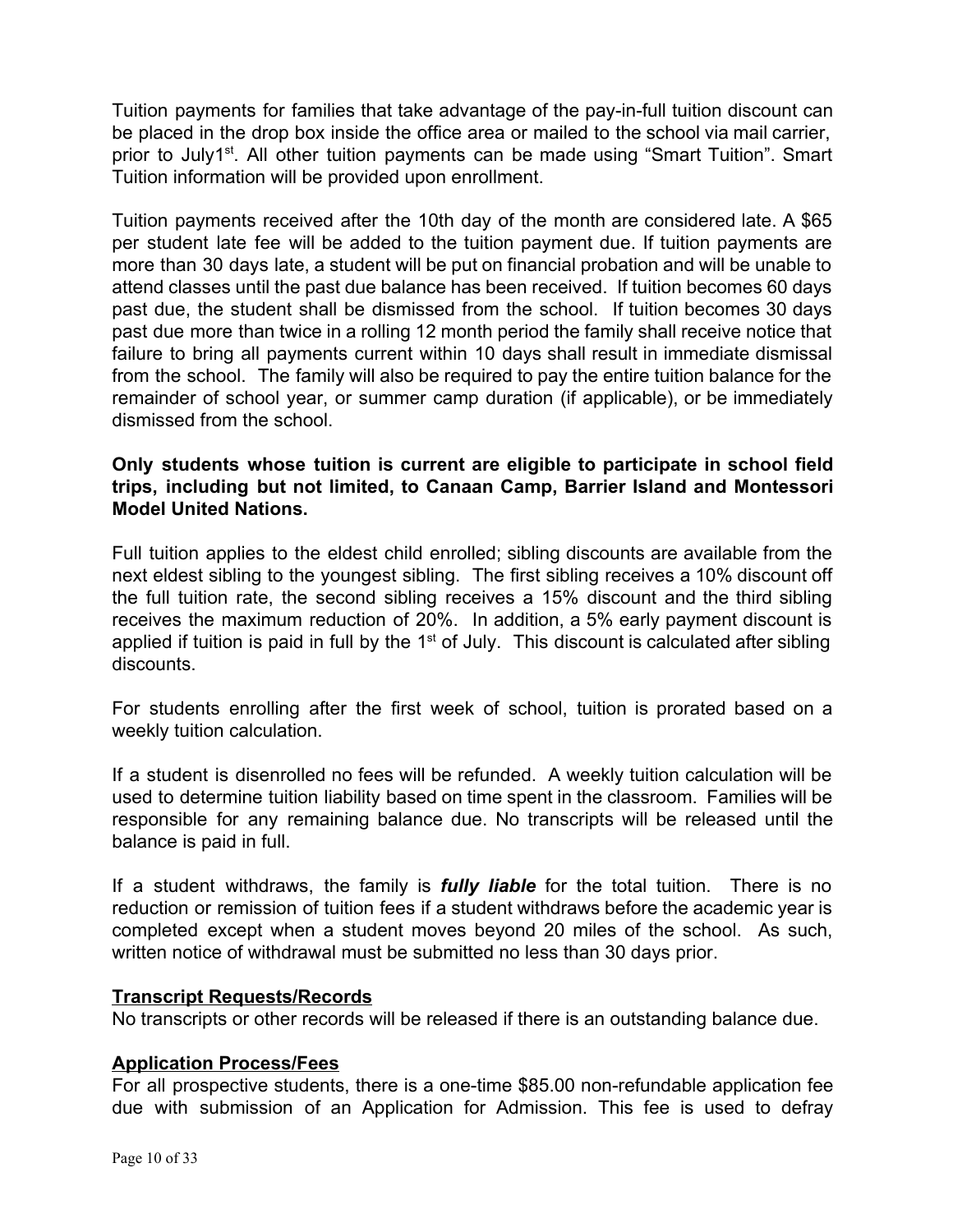additional costs associated with processing paperwork, establishing records, arranging added mailings required during the enrollment process and other related expenses.

Prior to students being permitted to commence school, a contract and all other required forms must be signed and returned to the school. In addition, all fees and appropriate tuition, per the contract, need to be paid prior to the student starting school.

#### <span id="page-10-0"></span>**Pick-Up Late Fees**

If a student is not picked-up at the scheduled time, the family will be assessed a late fee of \$15.00 for the 1<sup>st</sup> 15 minutes and \$2.00 for every minute thereafter. When the child is signed out, the parent/guardian must indicate the time on the sign-out sheet. Based on this record, there will be a late fee assessed. If you think you will be late to pick up your child, please call the school immediately so we can prepare your child to remain beyond his/her typical hours.

#### <span id="page-10-1"></span>**Field Trip Fees**

Field trip fees are not included in tuition. Each teacher will communicate, during orientation, the planned field trips and the approximate cost of those trips. Parents are given the choice to pay the field trip fees with the same payment options as tuition (without discounts) - upfront, in two installments or monthly. Whenever you pay field trip fees, please note "field trip payment" in the memo section of your check. Payment for a field trip is assumed to include permission for the student to participate. Field trips with no costs associated will be communicated by a staff member. Any parent who does not give their child permission to attend should contact their teacher.

# <span id="page-10-2"></span>**Financial Assistance**

The school awards financial assistance to those families who qualify. For more information on the amount and requirements please contact the business manager at [accounting@phoenixmontessori.org.](mailto:accounting@phoenixmontessori.org)

# <span id="page-10-3"></span>**PROGRAM POLICIES**

#### <span id="page-10-4"></span>**Arrival & Classroom Etiquette**

Preparation of the environment is essential in a Montessori classroom. The teacher will arrive by 8:00 in order to ready the environment for your child. Please wait in the hallway with your child until 8:15am before allowing them to enter the classroom or be sure that your child does not enter the building before 8:15.

**Class begins promptly at 8:30**. Starting on time is imperative to establishing a concentrated work period. Tardiness disrupts the focus and the experience of the other children and it interferes with your child's ability to settle into the day.

*\*\*If your child arrives after 8:30am, please bring your child to the school office to be signed-in and allow the Student Services Director to see he/she gets to class. This ensures minimal classroom disruption.\*\**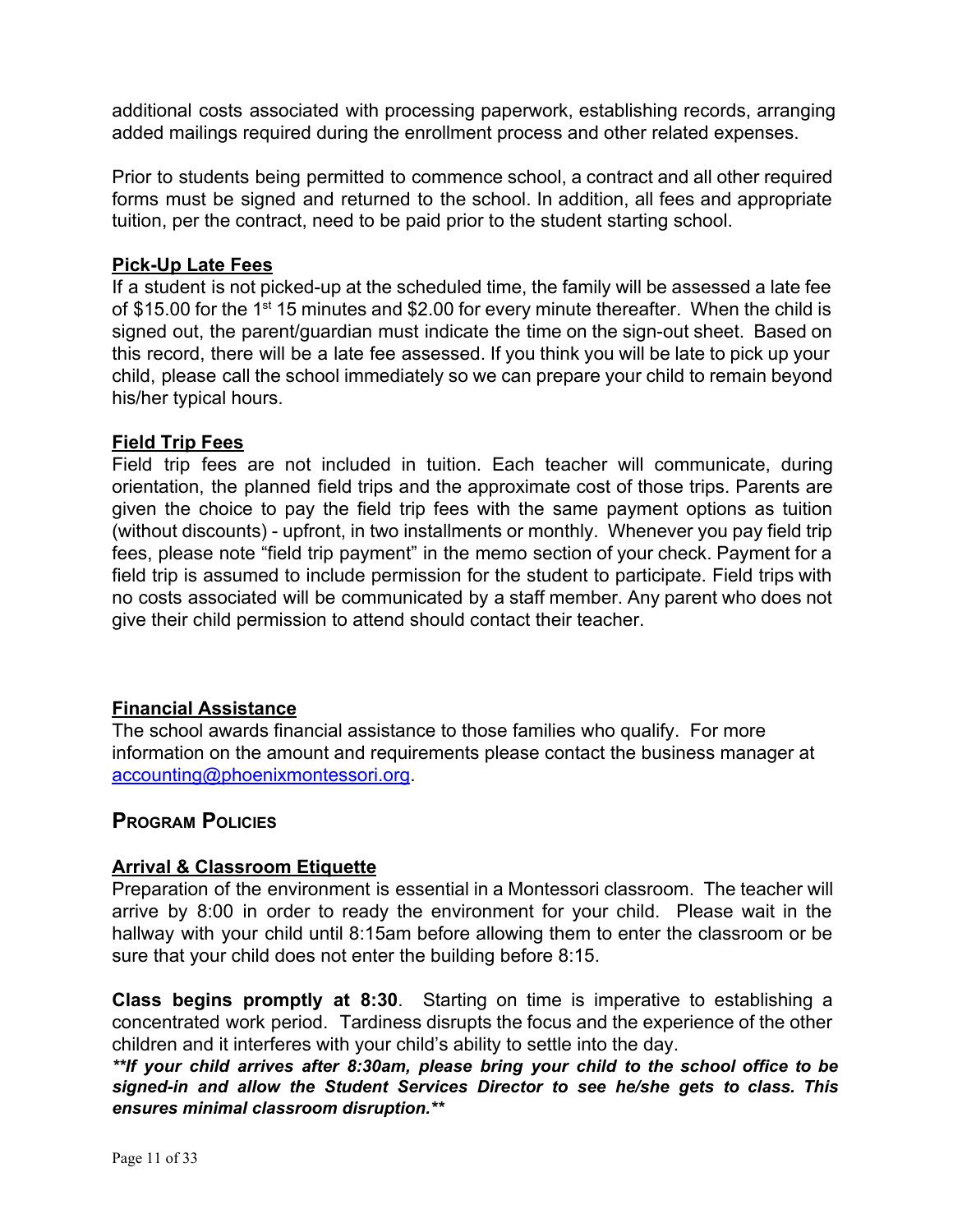#### <span id="page-11-0"></span>**Sample Daily Schedule**

| Arrival:                                                   |
|------------------------------------------------------------|
| Outdoor recess                                             |
| <b>Concentrated Work Period</b>                            |
| <b>Quiet Time/Circle Time</b>                              |
| <b>Half Day Dismissal</b>                                  |
| <b>Lunch Periods</b>                                       |
| Enrichment Subjects (Advanced materials, Music, Art, P.E.) |
| <b>Dismissal Periods</b>                                   |

 $8:15$ am –  $8:30$ am  $8:30$ am –  $9:00$ am  $9:00$ am – 11:30am  $11:30$ am – 11:50am  $12:00$ pm – 12:15pm  $12:00 \text{pm} - 1:00 \text{pm}$  $1:00$ pm–  $3:00$ pm  $3:00 - 3:30$ pm

#### <span id="page-11-1"></span>**Attendance**

Prompt and regular attendance is essential in order to derive maximum benefit from the instructional program and to develop habits of punctuality, self-discipline, and responsibility. There is a direct relationship between poor school attendance and academic difficulties (primarily for school-age children). Parents should call the school early on each day that the student is going to be absent.

Students are permitted to miss 10 days per semester for a total of 20 days for the year. Absences above this amount will require the student to attend summer school at the family's expense of \$100/day

#### <span id="page-11-2"></span>**Curriculum**

We use the American Montessori curriculum in all classrooms. Please refer to the Curriculum section in the rear of the Handbook for more specific information.

#### <span id="page-11-3"></span>**Recess**

Each level has a recess period daily where the students are taken outdoors. Students go out before lunch and/or prior to beginning class. Elementary & Middle School students enjoy recess following the Preschool time period. Please dress your child appropriately. Each child will go outside daily unless the weather is extreme.

#### <span id="page-11-4"></span>**Nap & Rest Period**

Toddler and Primary students who are enrolled in the extended day programs will enjoy a rest time following lunch. Those students who are not enrolled in the Extended Day program may get tired as well and need some down time. In response to this need, each class is designed with a separate "peace" area. These areas can be used for resting when fatigued, quiet time when separation is desired and reflection when necessary.

#### <span id="page-11-5"></span>**Dress Code**

Phoenix Montessori encourages individuality and does not require students to wear uniforms. However, students are expected to wear clothing that is not a distraction to our learning environment, and is appropriate for a multi-age, mixed gender, learning institution. Students should wear clothing that does not restrict activity, considers the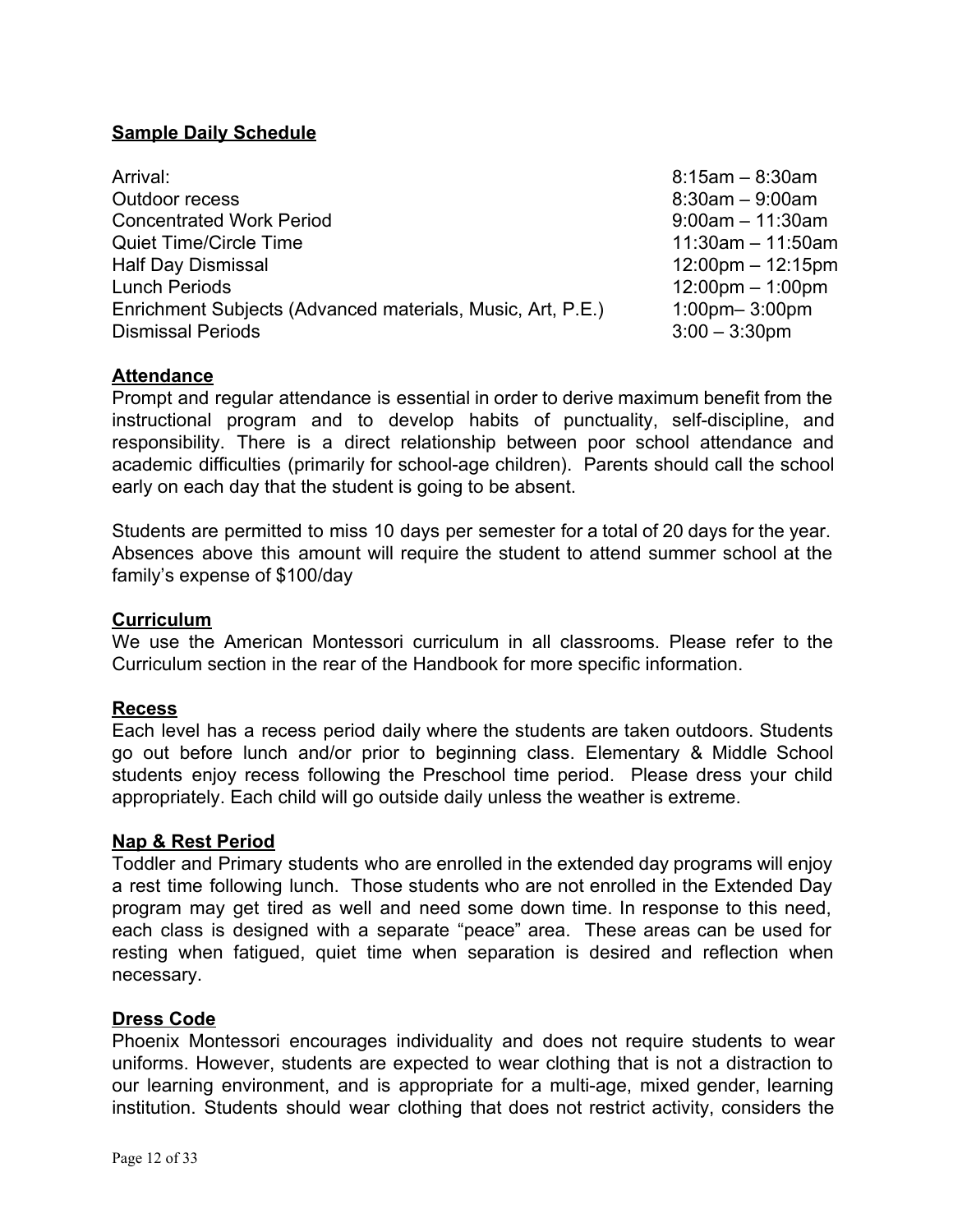season, and is appropriate for the current weather conditions. Students are required to wear appropriate shoes at all times for health and safety reasons. Shorts/skirts must be fingertip length when standing erect with shoulders relaxed. Bras and bra straps cannot be exposed.

Clothing that is excessively tight, pants or shorts with graffiti or wording (especially across the bottom), clothing displaying profane or derogatory language, midriffs, halter tops, shredded shirts or pants, pajamas, and any display of underwear are all prohibited.

If a student comes to school wearing inappropriate clothing, a parent will be contacted and may be asked to bring in appropriate attire. If a student has a need to change into extra clothing, the extra garments also have to comply with the dress code policy. This dress code will be enforced and every student must comply.

#### <span id="page-12-0"></span>**Young Children and Clothing / Undergarments**

The Montessori environment provides opportunities for the children to work with activities that may cause them to get messy. Additionally, on occasion a child may have a bathroom accident. Therefore, we ask that you provide your child with one or two changes of clothing. Clothing should be "child friendly" – children should be able to dress and undress themselves with minimal to no adult assistance. Please label your child's clothing. Wet and soiled clothing will be placed in a plastic bag and sent home to be washed. The Health Department considers it unsanitary and unsafe for staff to wash out children's soiled clothing. Pull-ups are unacceptable in the Toddler environment. Please refer to the Toddler Handbook for more specific information.

#### <span id="page-12-1"></span>**Footwear**

All children should wear simple closed-in shoes such as tennis shoes. Sandals, cowboy boots, flip flops, and party shoes are difficult to play in, as well as unsafe on the playground. However, Cowboy boots and party shoes may be worn during special occasions, after prior approval by a school official.

Sandals & flip flops are particularly unsafe since little (and big) feet can get caught under swinging doors and get hurt. Therefore sandals and flip flops should only be worn during field trips to appropriate locations (i.e. the beach, a pool, etc…), after arrival, and only after prior approval by a school official.

Heelys and similar wheeled footwear are not allowed.

We encourage you to provide your child with indoor slippers or slipper socks to wear in the classroom. This practice is more sanitary and safe. This will allow the children to be more prepared if we have a fire drill, or if an emergency arises and they have to leave the building suddenly.

#### <span id="page-12-2"></span>**What to bring/not bring**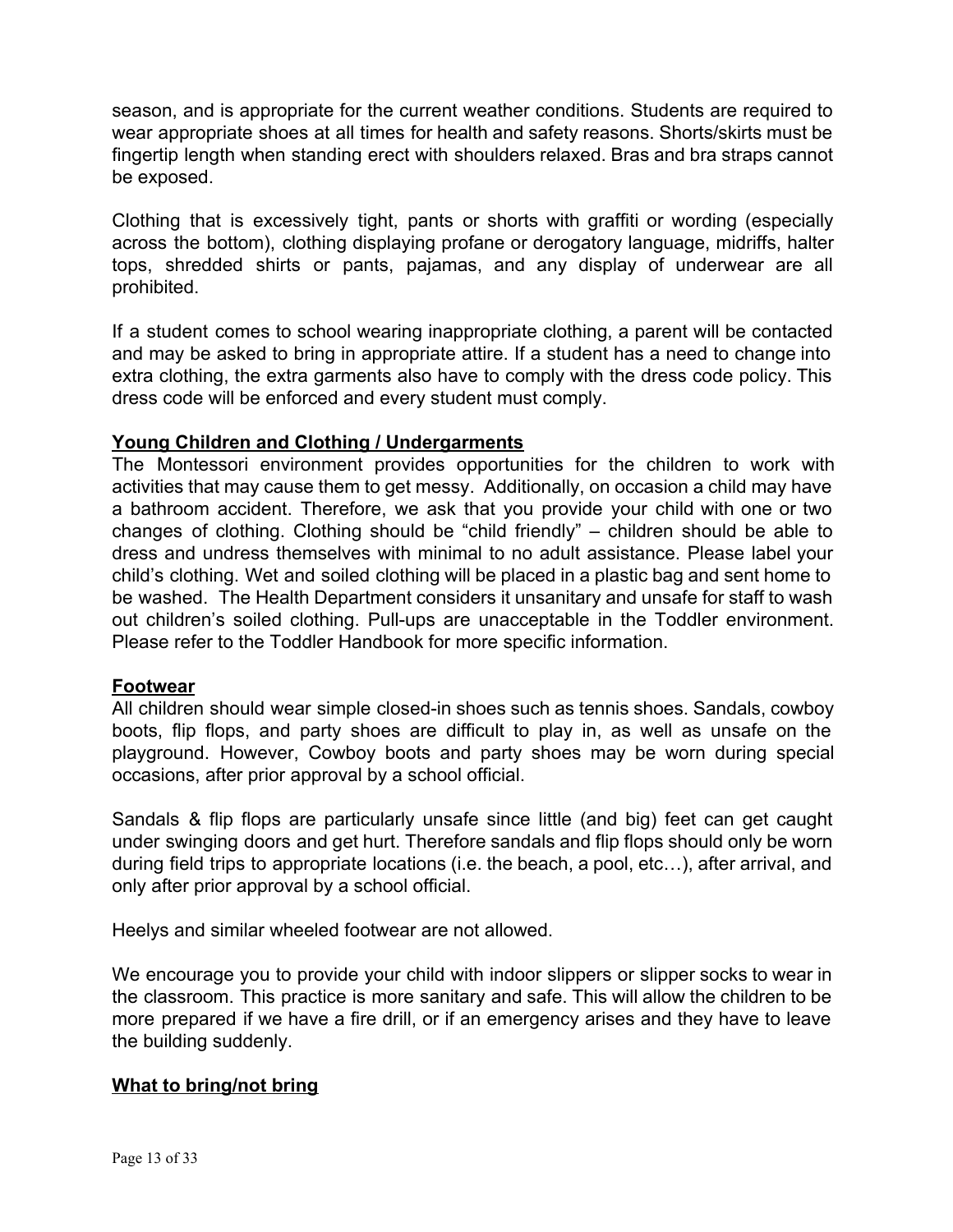Children may bring objects to school to share with their friends at circle time. Sharing days are determined by classroom teachers. Examples of acceptable items include family photos, objects from nature, pictures or exhibits from a family vacation, or educational books.

Please do not allow children to bring money, jewelry, toys, and/or tools to school. They are inappropriate for the academic environment, a distraction, can be dangerous or they might get lost or damaged.

#### *Weapons, or weapon like items (i.e. blades, guns, pellet guns, etc…), are not permitted at the school at any time and a student who brings one or more to school will be sent to the head of school for disciplinary action.*

#### <span id="page-13-0"></span>**Birthday Celebrations**

It is a PMA tradition to acknowledge each child's birthday. If your child would like to celebrate his/her birthday, please be sure to contact the classroom teacher several days in advance in order to organize a celebration and to get agreement on an appropriate "special" snack to bring. In order to comply with NC regulations, all snacks must be store bought/prepared with ingredient labels apparent.

#### <span id="page-13-1"></span>**Field Trips**

Toddler students: There are no field trips currently planned.

Primary students: While the 5-6 year old child is more tolerant of change in the environment, the younger child requires consistency and predictability. For this reason, full-class field trips will be limited.

Elementary through High School students: The four walls of the classroom can hardly contain children at this level. Their imagination excites within them a need to venture out into the world and experience life first hand. We believe that field trips are an ideal way to provide real-life, practical application to the concepts being studied in the classroom. We take lots of trips (about a dozen) around the community.

Field trips can only happen with parent support. Drivers and chaperones are greatly needed and appreciated. Students less than 80 pounds or under 8 years of age must be placed in a car seat or booster seat when transported on field trips. Parents will have to leave the appropriate restraint device at the school on field trip day (if they are not driving). All parents who drive must maintain a valid driver's license and current automobile insurance.

Field trip are considered to be required school days. If a student opts out of a field trip, then the student will be expected to attend school. If a student misses a field trip and does not attend school, then that student will be counted absent for the day.

#### <span id="page-13-2"></span>**HEALTH, SAFETY AND NUTRITION**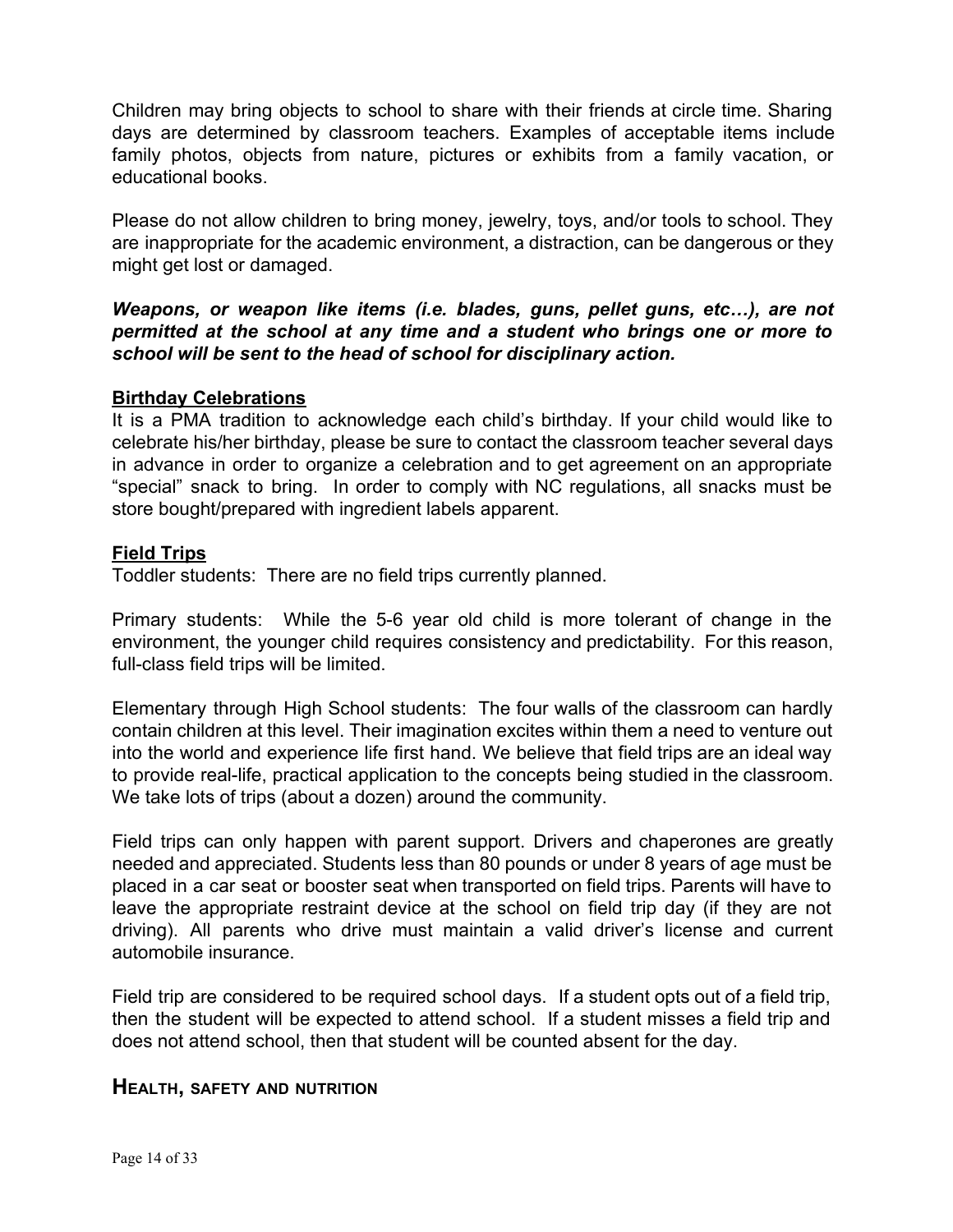#### <span id="page-14-0"></span>**Snack**

Children are often hungry throughout the day, thus snack becomes a popular part of the daily routine. Snack is an individual choice and the children serve themselves.

In the Toddler and Primary classes, each family is assigned a minimum of one week as Family of the Week. The Family of the Week will be asked to provide a healthy snack for the classroom. The teachers will provide guidelines and food choices to the Family of the Week as well as communicate any known food allergies.

At Elementary through High School levels,a snack should be brought in by each child. We reserve the right to withhold the privilege of snack (not lunch) at the teacher's discretion to maintain harmony within the classroom environment.

#### <span id="page-14-1"></span>**Lunch**

- Half Day students are dismissed at noon and do not eat lunch at school.
- Toddler lunch is  $11:15 11:45$ am.
- Primary through High School lunch is 12:00-12:30pm.

North Carolina Health Department guidelines state that children should have a healthy, balanced meal, with all food groups represented. Please help by packing your child only healthy meals, without excessive sweets such as cookies, cakes, donuts, etc.

Toddler and Primary Teachers will remove items such as candy, cookies, cakes, donuts, etc. and send them back home in the lunch boxes. Lunch boxes will be refrigerated, as space and availability allow. However, it is strongly encouraged parents send cold packs with students' lunch boxes to help keep foods fresh.

For the Elementary, Middle & High School students, there will be a microwave and a refrigerator available for items that may need to be warmed or kept cool. It will be each student's responsibility to refrigerate any necessary items, cook, and clean as appropriate.

#### <span id="page-14-2"></span>**Illness Policy**

Whenever you child is ill and will not be coming to school, please call the office between 8:00-9:00am. For the sake of the other children, please inform us immediately if your child has been diagnosed with an infectious disease.

Your child is considered sick if any of these conditions exist:

- Fever of 99 degrees or higher
- Outward signs of illness (rash, vomiting, diarrhea, etc.)
- Flushed or has chills and feels warmer than usual
- Irritable or lethargic for a long length of time
- Frequent coughing that keeps the child from participating in daily activities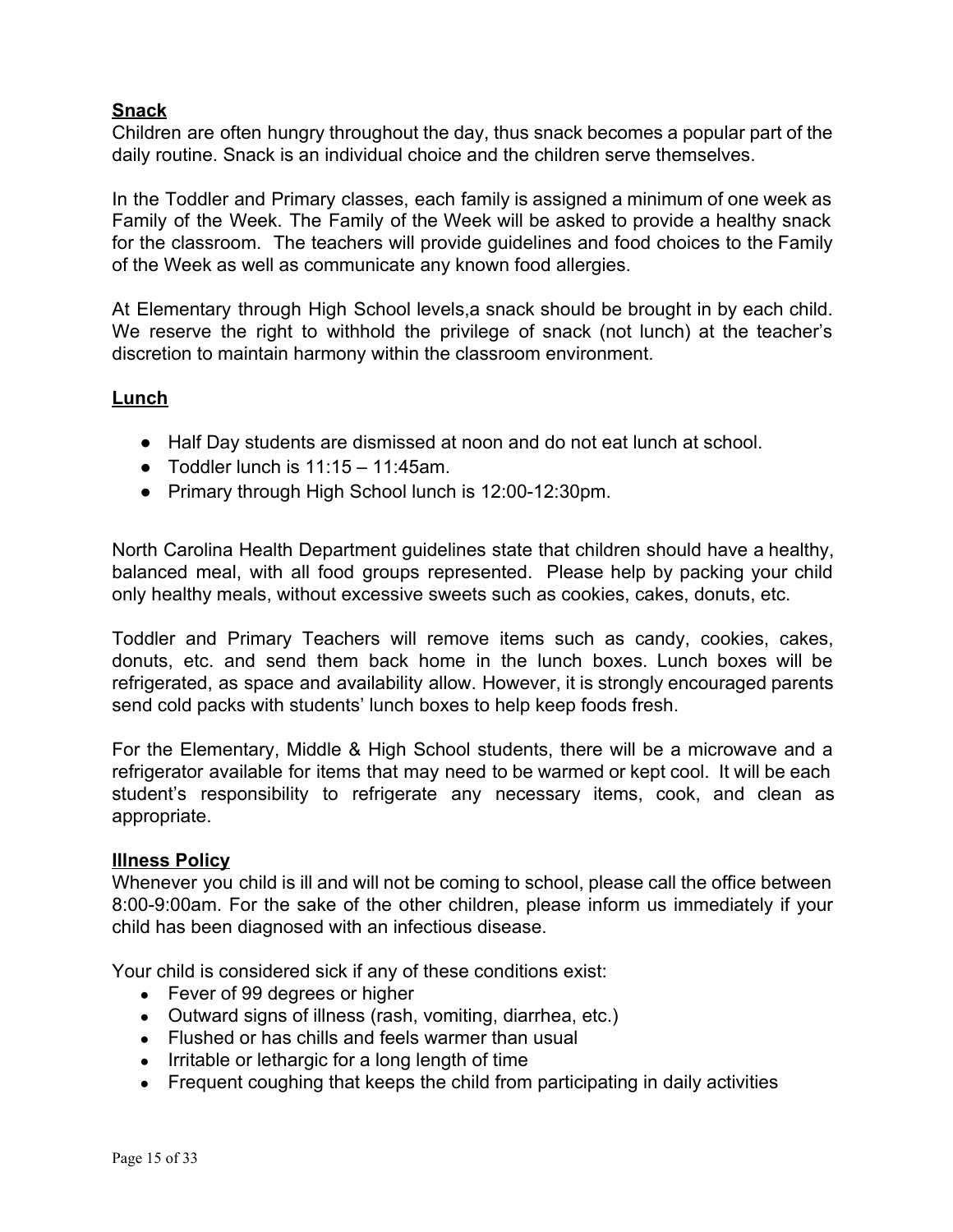• Symptoms of a general cold (nasal congestion/runny nose, chills, sore throat, red & watery eyes, aches, dry cough/hoarseness, breathing difficulty, nasal discharge that is profuse/yellow-green, ear drainage)

Please do not send your child to school if they exhibit any of these symptoms. If we observe any of these symptoms in your child, you will be called to come pick-up her/him immediately.

Students with any illness, including infectious diseases, must stay out of school until 24 hours has lapsed after the last symptom. This includes being fever free without fever reducing medications. You will also be asked to provide a doctor's note in order for your child to return to school following any undiagnosed rash or infectious illness.

#### <span id="page-15-0"></span>**Medication Policy**

The school cannot assume responsibility for administering medications. Therefore, parents are expected to administer all medication prior to arrival at school. This also means the **children cannot medicate themselves during school hours**, so please do not send any medicines to school in backpacks or lunch boxes for the child to administer. This is a potentially dangerous situation for other children who might find these medications in the environment and seek to experiment with them.

*\*\*Exception\*\*:* For children with medical conditions requiring the administration or storage of prescription medications, please contact the Head of School. We will ask that specific written instructions from a physician or authorized health professional be provided. All medication will be given by the staff based upon written instructions, dispensed from its original container and given only to the child bearing its name. Parents will be asked to complete a medication form and we will maintain a medication log. A staff person will be designated as focal point for the administration of medicines and all meds will be stored by staff.

#### <span id="page-15-1"></span>**Cleanliness & Sanitation Policy**

All children are expected to wash their hands upon arrival - prior to entering the classroom, after each visit to the restroom and just before any meals. All surfaces are cleaned daily with a sanitizing cleanser.

#### <span id="page-15-2"></span>**Emergency Procedures**

If there is a need for an immediate evacuation from the school, the children will be safely removed from the building and parents will be contacted immediately. If we have to leave the premises, children will be taken to the overflow parking area.

#### <span id="page-15-3"></span>**Inclement Weather**

In the case of inclement weather, our school will close on the decision of the Head of School. Delayed starts will be determined on a case by case basis, and we will reopen on our own schedule. An e-mail and text message will be sent to parents via MemberHub and will also be posted on the school's website and Facebook pages.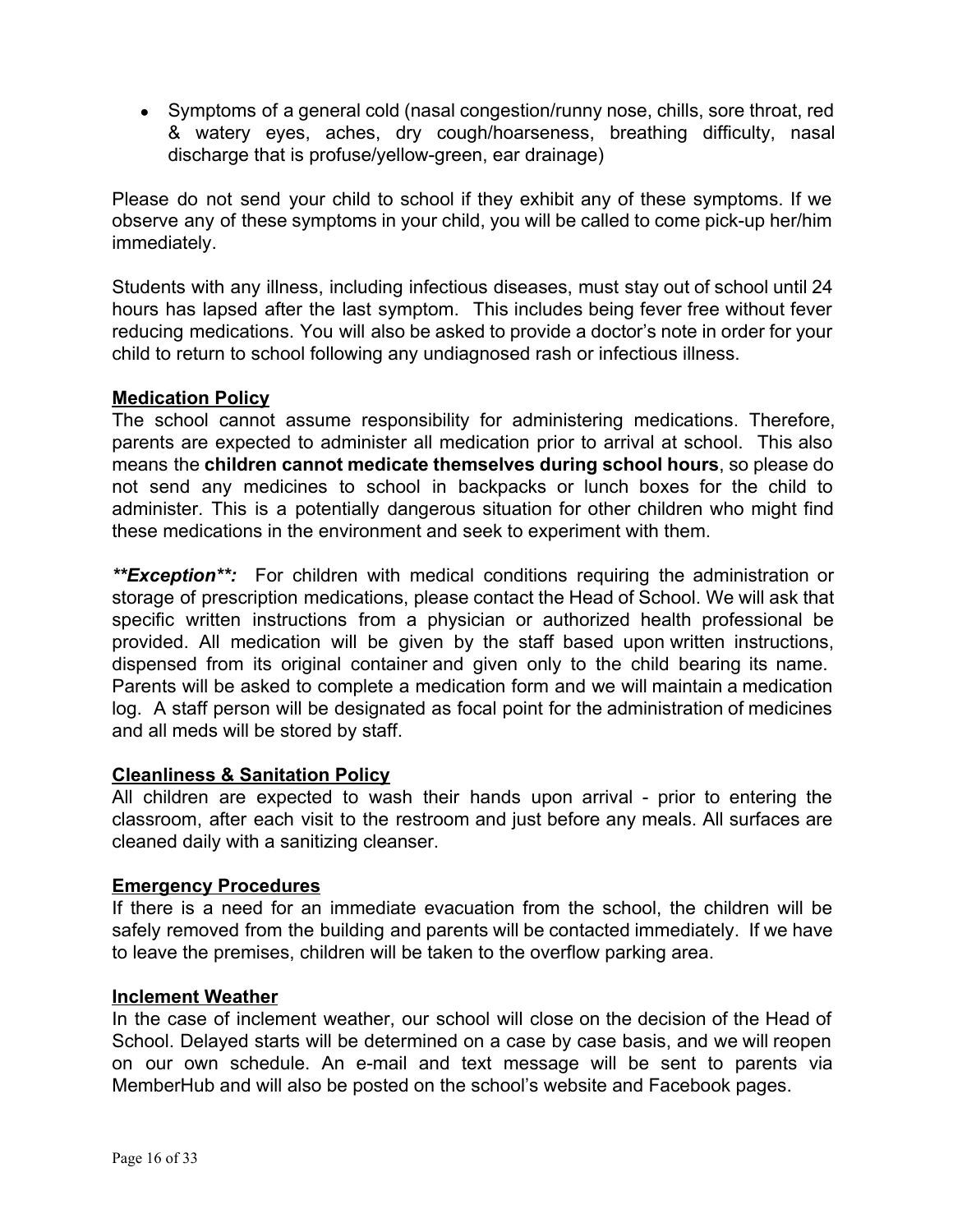#### <span id="page-16-0"></span>**Accident Procedures**

If there is an accident or injury on site, teachers are trained in First Aid and CPR to respond and provide immediate care. All accidents and injuries will be documented on an Incident Report, and parents will be notified. Blood exposures will be noted on your Incident Report and children exposed should be tested for Hepatitis B and HIV by their private physicians or their local Health Department. In the event of a serious injury, 911 will be called and parents will be contacted. Children will be taken to the nearest hospital or the one indicated on the child's Emergency Consent form.

#### <span id="page-16-1"></span>**Discipline Policy**

Respect is a fundamental quality in our community, and therefore the teacher will address any action deemed blatantly disrespectful. Most issues will be resolved within the classroom setting. If a behavior persists, then parents will be called upon to assist the teacher and the student in resolving the conflict.

We have a Zero Tolerance policy concerning physical/verbal abusive behavior (physically harming, using profane/derogatory language toward someone, spitting, etc.). Every student and teacher has the right to feel safe. Abusive behavior of this nature will result in immediate removal from the environment and at least a one day suspension from school following the first offense. The second occurrence will result in a three day suspension, and the student involved will not be invited to return to school until parents, the teacher, and that student, meet in a formal conference. The third offense will result in a suspension and possible expulsion as determined by Head of School. Anything after the third offense would likely result in expulsion from the school.

All families are given a copy of our Discipline Policy before school starts (or as they enroll) (a copy is printed in the back of this book). It is reviewed with each family and must be signed and returned to the school, promptly. A copy is maintained on file.

#### <span id="page-16-2"></span>**Child Abuse Policy**

The Prevent Child Abuse North Carolina organization defines child abuse as a non-accidental injury or pattern of injuries to a child. The organization further clarifies that child abuse includes these non-accidental incidents:

- Physical Abuse Examples of physical abuse include, but are not limited to: beating, harmful restraint, use of a weapon or instrument, or actions that result in or could result in serious physical injury.
- Sexual Abuse Sexual abuse is any sexual behavior imposed on a juvenile. This involves a range of activities, including fondling the genital area, masturbation, oral sex, or vaginal or anal penetration by a finger, penis or other object. It includes exhibitionism, child pornography, and suggestive behaviors or comments.
- Emotional Abuse Emotional abuse is expressing attitudes or behaviors toward a child that create serious emotional or psychological damage.
- Neglect Child neglect can be defined as any serious disregard for a juvenile's supervision, care, or discipline.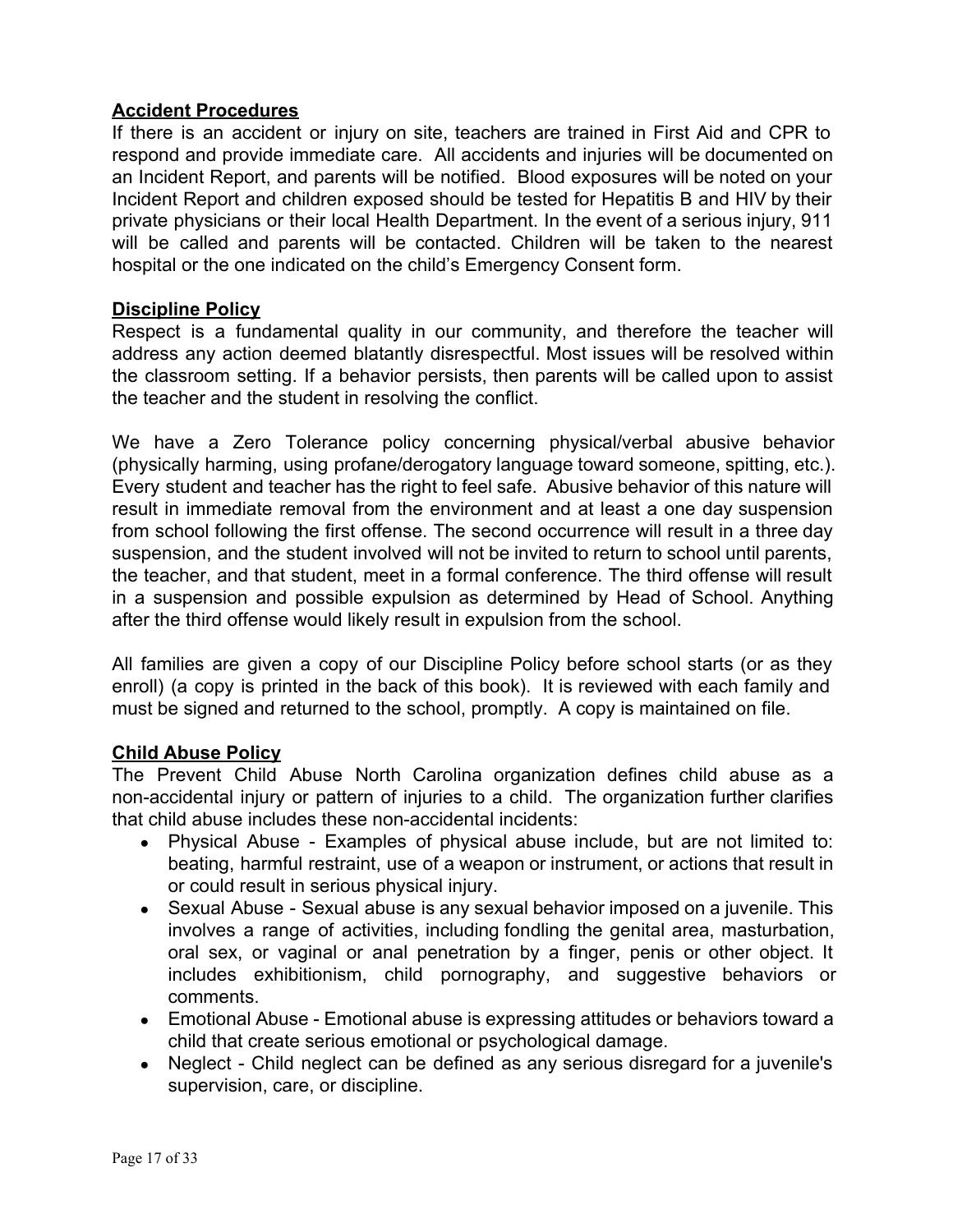We are required by NC law to report any signs or indications of Child Abuse to the Department of Social Services, Child Protective Services Division. It is important for you to know that:

- We do not need to prove that abuse has taken place; we only need reasonable grounds for suspicion.
- Permission is not required from parents or caregivers to make a report nor are we obligated to inform you that a report is being made.

# <span id="page-17-0"></span>**FAMILIES AS PARTNERS**

#### <span id="page-17-1"></span>**Expectations**

Phoenix is a small independent school. Therefore, we expect each family to volunteer time and talents throughout the year in order to enhance the experience for the children.

#### <span id="page-17-2"></span>**Family of the Week (Toddler and Primary Classes, only)**

In order to encourage a level of participation in each classroom, each family is assigned a minimum of one week as Family of the Week. The Family of the Week will be asked to provide a healthy snack for the classroom and to bring in fresh flowers for the class. The Family might also be asked to bring in additional items based on the classroom needs. In the Primary classroom, the Family of the Week is also asked to take home the classroom towels, polishing mitts, etc. for laundering. When you are serving as Family of the Week, please involve your child in the decision making process of picking out / preparing snack and selecting flowers for the classroom. This activity allows for expression and sharing with the opportunity for confidence building.

#### <span id="page-17-3"></span>**Communication**

Your concerns are extremely important to us. If you wish to speak with the teacher, please wait until AFTER the afternoon pick-up at carpool to do so. This will allow your child's teacher to give you the focused attention you deserve. If it is more convenient, you may also call the school and leave a message, send in a written note or for a less urgent matter, send an email to the teacher. Mornings are not a good time for parent communication, unless a conference has been scheduled in advance.

Generally, all school information, classroom announcements and updates, will be communicated via email or the PMA Member Hub. If you do not receive regular emails from the school and the classroom teacher, please notify the teacher and the office.

If you have any school-level concerns, please contact the Head of School. Email is the most effective method to contact us, however, you can also leave a phone message on the school phone. Your concerns are very important to us and we will make every effort to get back to you the same day, however, all communications should be addressed within 24 hours.

#### <span id="page-17-4"></span>**Monthly Board of Directors (BOD) Meetings**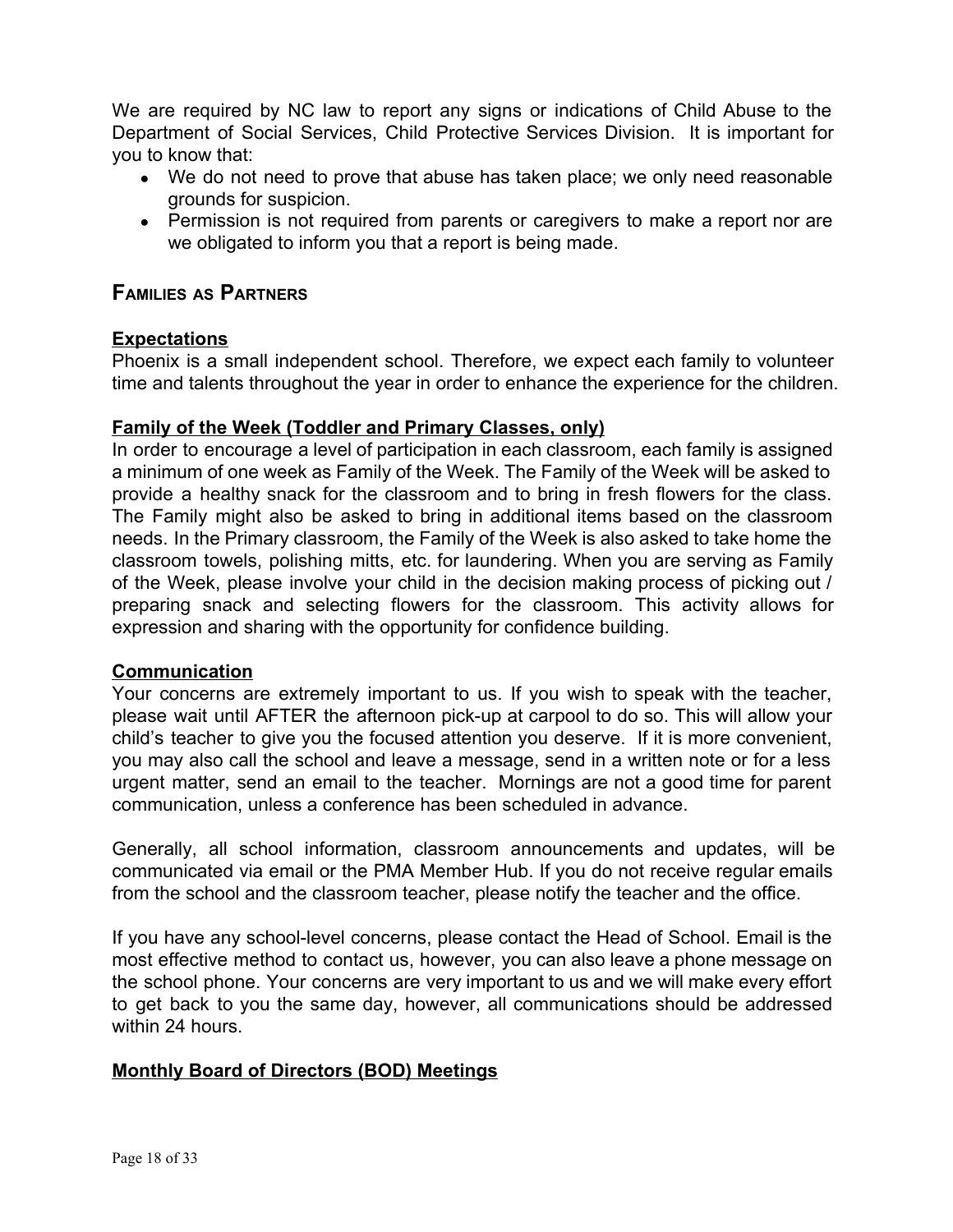The BOD meets the second Thursday evening of each month to discuss ongoing business. All monthly meetings are open to the families and we encourage you to attend.

#### <span id="page-18-0"></span>**Education Opportunities**

Parent Education evenings are planned throughout the year. These sessions are topical workshops that offer information on Montessori philosophy and current educational trends.

#### **Volunteering**

Parents have numerous channels by which to volunteer. There is always a need for classroom parents as well as drivers and chaperones on field trips. We encourage each family to find a way to volunteer and get involved with your child's education.

Parents are also encouraged to volunteer time in the classroom by listening to readers, assisting the teacher when asked and/or sharing career and life experiences or talents.

#### <span id="page-18-1"></span>**Progress Reports**

Progress reports will be issued a number of times throughout the year. Elementary, Middle, and High School will report 4 times. Toddler and Primary teachers will report twice. Teachers will provide a copy of the final progress report at the end of the school year. Progress reports are shared during conferences.

#### <span id="page-18-2"></span>**Conferences**

It is very important in your child's progress that parents and teachers maintain open lines of communication. Along with daily or periodic informal dialogue, there are two formal parent/teacher conferences scheduled for the year. Both parents are expected to attend.

#### <span id="page-18-3"></span>**Individual Education Plan**

Parents of an exceptional child who may need accommodations or who has been diagnosed with any learning or social challenges are expected to schedule a conference with the lead teacher and Head of School within the *first 10 days of school*. The conference provides the opportunity to share professional assessments and define clear goals and expectations. The conference will focus on defining an Individual Education Plan.

#### <span id="page-18-4"></span>**Observations**

Parents are invited to observe their child during class time. **Please schedule your observation or class visit with the teacher in advance** of your desired visit date.

<span id="page-18-6"></span><span id="page-18-5"></span>**PROGRAMS Montessori Methodology Overview**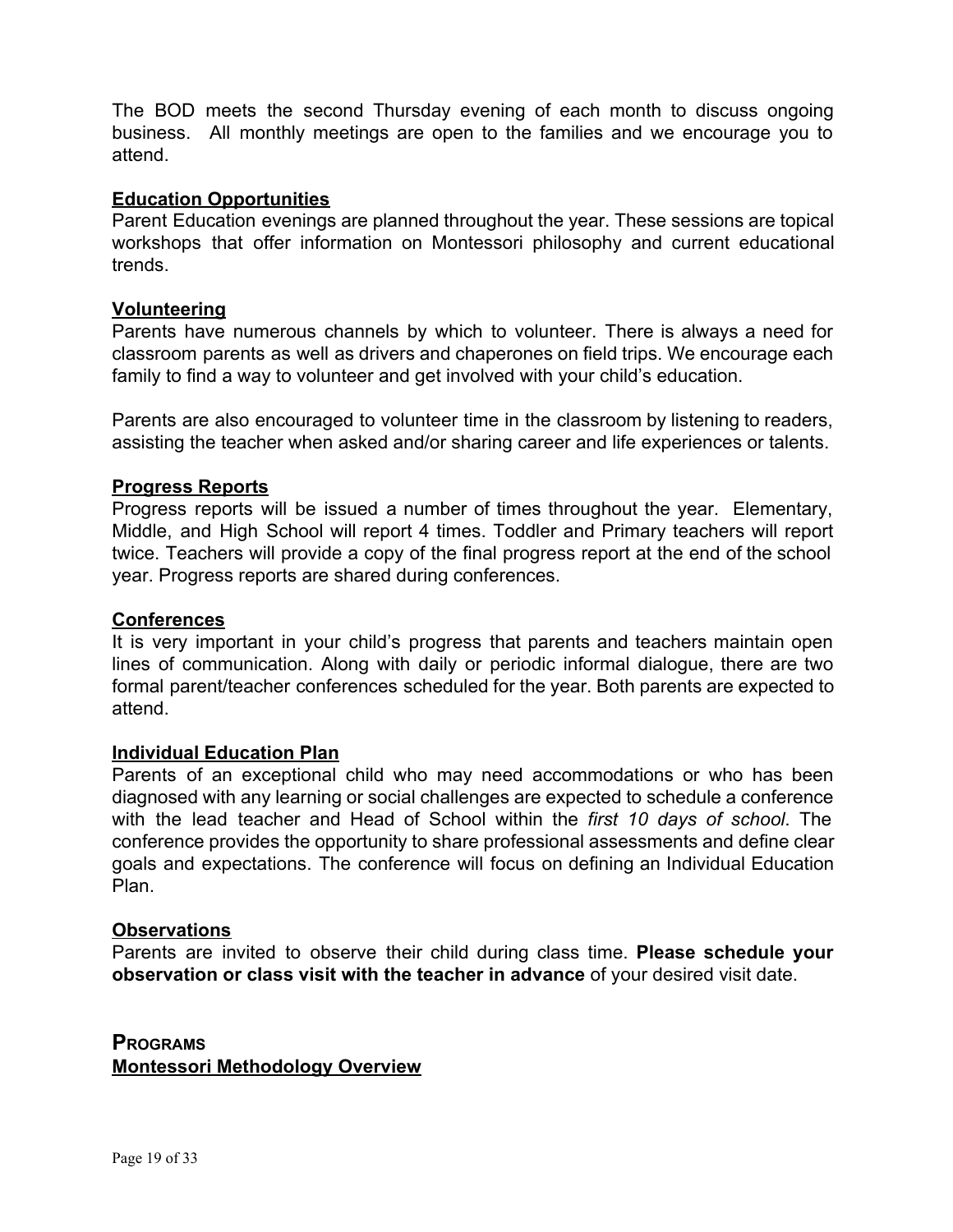Dr. Maria Montessori (1870 - 1952) was one of Italy's first women physicians. She held a doctorate in psychiatry, philosophy, and was a professor of anthropology. Through much observation and experimentation, Dr. Montessori created a method of education that is based on the developmental tendencies of human beings. She stated that the aim of the Montessori Method is "not merely to make the child understand, and still less to force him to memorize, but so to touch his imagination as to enthuse him to his innermost core."

A Montessori environment is designed for experiential learning. Everything is accessible to the children and is readily available for their use. The materials are beautiful and carefully prepared in order to spark curiosity and stimulate the desire to explore. They are self-correcting, thus fostering independence and auto-education. The opportunity to realize and correct one's own mistakes enhances a student's sense of self-confidence and independence.

Education of the "whole self" is paramount, and therefore personal and interpersonal growth is cultivated as well. Multi-age grouping allows children to develop leadership skills, establish role models and mentors, and learn to live and work in harmony with others. Also, the children move freely throughout the classroom exploring, interacting, and making work choices. This helps to foster responsibility and self-discipline.

#### <span id="page-19-0"></span>**Toddler Program & Goals**

#### **Toddler Program - 18 months to 3 years:**

#### **Class time: 8:30a-12:00p, 8:30a – 3:00p, 7:30a – 5:30p**

# **5 Day (M-F), 3 Day Programs (TWR), Full Day Programs and All Day Programs**

Dr. Montessori characterized the stage of development from 0 to 3 years old as the age of the **Unconscious Absorbent Mind**. The child is like a "sponge" absorbing knowledge from the external world. The information is not always acquired through conscious will or memory. The child resembles a person from an unknown culture, a pilgrim, trying to become oriented in an unfamiliar world. This period is the most critical because the greatest changes take place at this stage in life.

The toddler classroom is constructed to facilitate this natural growth and development. The environment **is** the curriculum, thus it is carefully designed to foster independence and self-discovery. It is beautifully and skillfully assembled in a way that eases the transition from family living to living in a community. It is equipped with age-appropriate learning materials and child-sized furniture that make the entire room enticing and easily accessible to the child.

The teacher in a toddler classroom is committed to establishing a sense of trust and security between the adult and the child. The goal is that each child moves towards independence. Therefore, rather than force activities or attempt to train, the adult offers caring assistance as the child's abilities naturally unfold.

The morning work cycle is from 8:30 – 10:00. Morning circle begins at 10:15 and is followed by outside playtime. Lunch begins at 11:30 and Dismissal for Half Day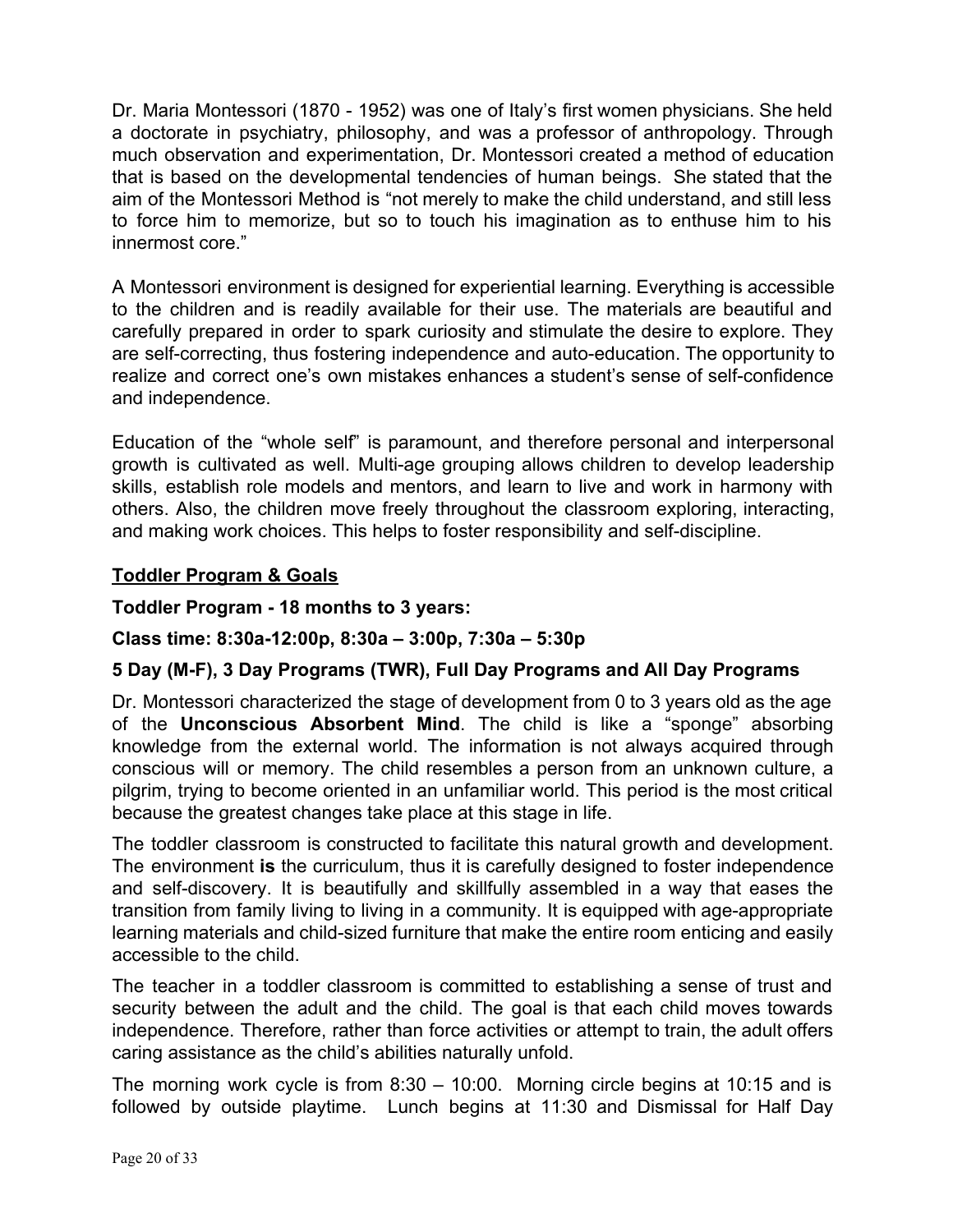students is at noon. Following lunch, Full Day and All Day students nap from 12:15 – 2:15. After nap, children enjoy afternoon snack, circle time, and prepare for 3:00 dismissal. At 3:00 All Day students engage in an afternoon work period, play outside, and prepare for 5:30 dismissal.

#### **Toddler Goals:**

To help the children to develop:

- independence
- concentration
- a sense of order
- language skills
- fine motor skills
- gross motor skills
- self care skills
- socialization skills

Please refer to the Toddler Handbook for more specific information.

#### <span id="page-20-0"></span>**Primary Program & Goals**

| Primary Program - 3 years to 6 years:             |                  |
|---------------------------------------------------|------------------|
| Class Time: 3 & 4 Year-old Half Day, 3 Day (TWR): | $8:30a - 12:00p$ |
| 3 & 4 Year-old Half Day, 5 Day (M-F):             | $8:30a - 12:00p$ |
| 3 & 4 Year-old Full Day:                          | $8:30a - 3:00p$  |
| 3 & 4 Year-old All Day:                           | $7:30a - 5:30p$  |
| Kindergarten:                                     | $8:30a - 3:00p$  |

The primary classroom builds from the foundation established in the Toddler program. Around the age of three, a child begins to move from the Unconscious Absorbent Mind to the age of the **Conscious Absorbent Mind.** The analogy of the "sponge" is still applicable during this period, as the mind has an ability to take in all aspects of the environment without effort or fatigue. They are prepared to move about and explore the world around them in order to create the person that they are to become.

The primary environment is carefully prepared so that the young explorer can go about his/her work of discovering the world. The room is rich with sensorial, academic, and everyday living exercises that appeal to the needs of each child. All of the lessons in the classroom are self-correcting in order to promote independence. The environment is outfitted with child-size furniture in order to ensure comfort, accessibility, and utility.

The adult in this classroom has a dual role as a model and a follower, striving to cultivate the creative spirit of the child. Upon careful observation, lessons are strategically organized throughout the room for the child to independently use these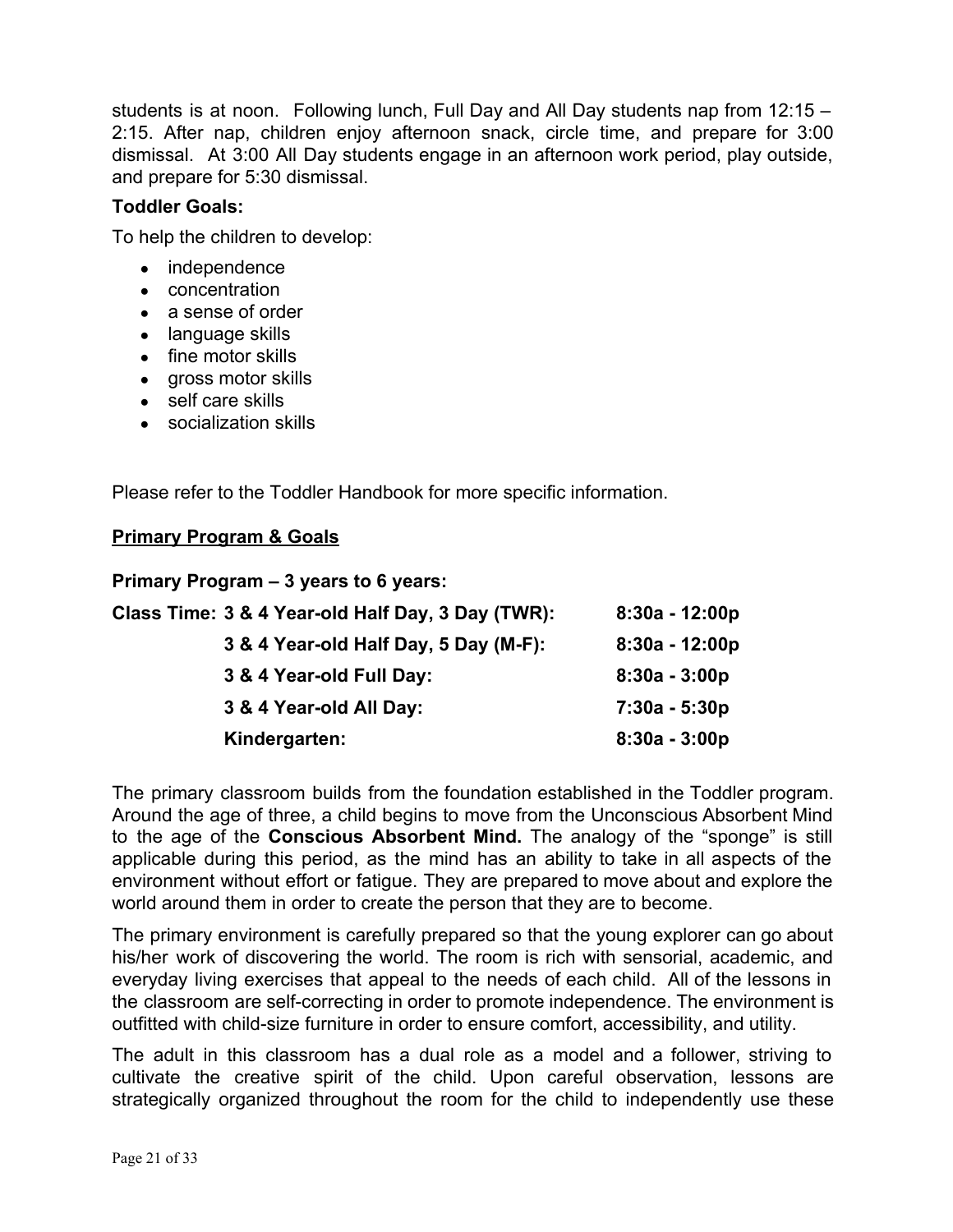works for self-construction. The teacher also presents well-planned lessons to individual children and small groups using specifically-designed, age-appropriate materials.

The morning work cycle is from 8:30 until approximately 11:30. Dismissal for Half Day students, (3 and 4 year olds), is at noon. Lunch begins at noon for Full Day, All Day, and Kindergarten students.

Following lunch, the Full Day and All Day students rest and afterwards engage in whatever activities the teacher has planned for them. The Kindergarten students will engage in a longer work cycle that emphasizes academics and enrichment classes. The Kindergarten children enjoy formal Music and P.E. classes. This session is designed specifically for the development of skills necessary for success in Lower Elementary.

#### **Primary Curriculum:**

- Practical Life
- Math
- Reading
- Language
- Writing
- Geography
- Science
- Fine motor skill development
- Gross motor skill development
- Cultural studies
- Education of the senses
- Exploration of Nature

#### **Primary Goals:**

- Love of learning
- Self-confidence
- Solid academic foundation
- Respect for others
- Respect and care of the environment
- Care of self
- Independence
- Ability to make responsible choices

#### <span id="page-21-0"></span>**Lower Elementary Program & Goals**

#### **Lower Elementary Program – 1st – 3rd Grades**

#### **Class time: 8:30a-3:15p**

Age six marks the beginning of a new developmental plane which is defined by Dr. Montessori as the age of the **Mathematical Mind**. The previous stage involved the **construction of the individual self**, while this stage is more focused on the **construction of the social self**. The new gregarious being is concerned primarily with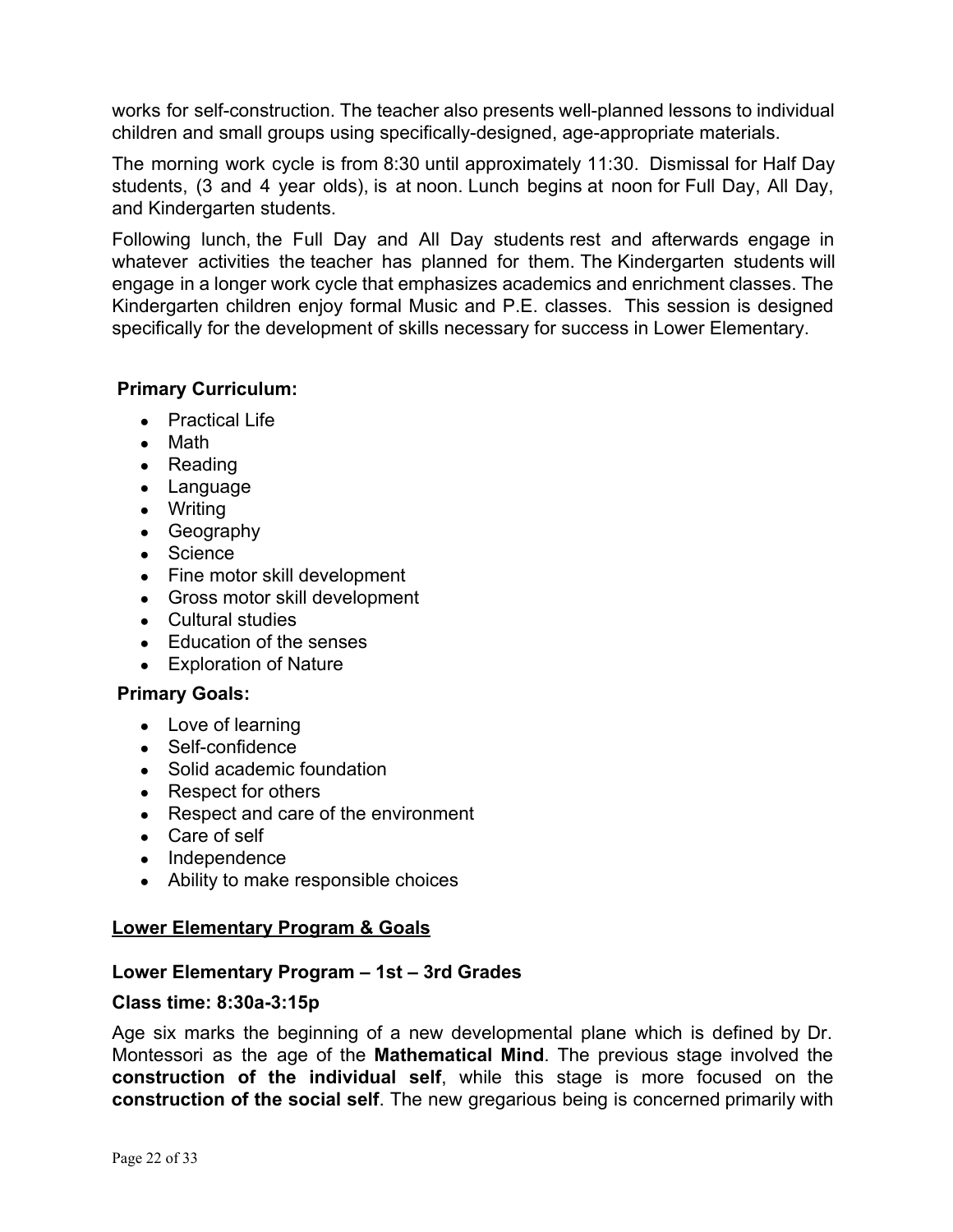the acquisition of culture, has a highly active imagination, is devoted to morality, and has the ability to grasp abstract concepts. Dr Montessori likened the mind at this age to a "fertile field" where the seeds of knowledge will "germinate into culture."

The Lower Elementary environment serves as an open landscape where everything has a specific purpose. Children are encouraged to explore the environment both independently and in cooperation with one another. Lessons are often presented in the form of stories in order to engage the imagination. The classroom is equipped with a wealth of color-coded, didactic materials that entice the student to explore. The materials are also self-correcting in order to promote success and independence. This creates a busy, productive atmosphere where intellectual development flourishes.

The teacher in this classroom is more engaged with the students. While the child's independence is still paramount, the teacher and the students are more engaged in cooperative learning. Free choice is an integral part of this experience however students receive many lessons from the teacher on a daily basis, and are expected to complete specific assigned tasks.

#### **Lower Elementary Curriculum:**

- **Traditional course**
- Technology
- Art
- Foreign Language
- $\bullet$  P.E.
- Music
- Field Trips
- Annual retreat

#### **Lower Elementary Goals:**

- Academic excellence
- Independence
- A love of learning
- Self-confidence
- Social responsibility
- Respect for others
- Respect for the surrounding world and community
- A commitment to promoting peace

#### <span id="page-22-0"></span>**Upper Elementary Program & Goals**

#### **Upper Elementary – 4th - 6th Grades**

#### **Class time: 8:30a-3:15p**

This program is designed to provide the lessons and activities necessary for 4-6th grade students to complete their elementary experience, since Upper Elementary is an extension and culmination of Lower Elementary. The teachers and students explore concepts more deeply, and the children engage in more independent studies.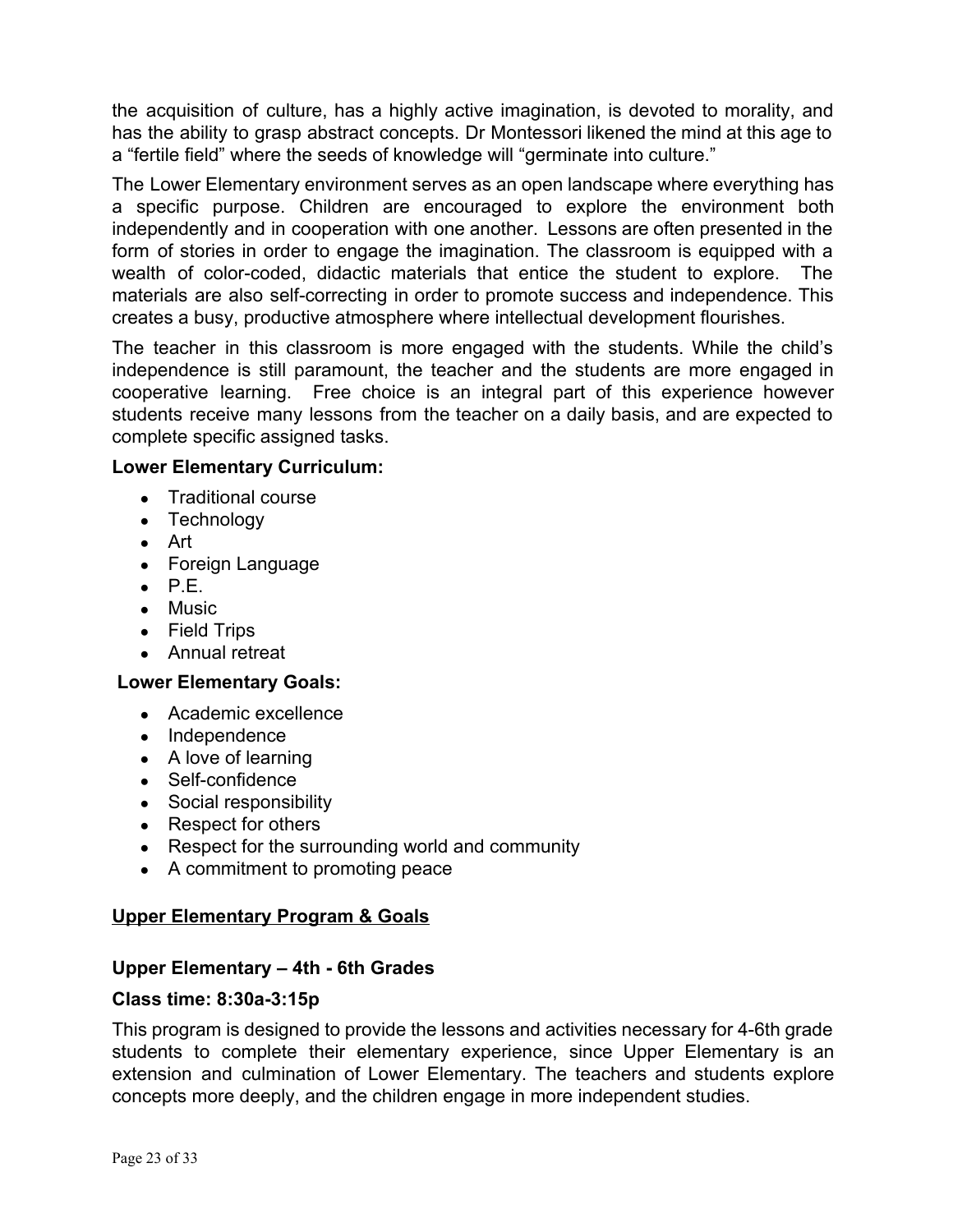#### **Upper Elementary Curriculum:**

- Traditional Courses
- Art
- Music
- Technology
- $\bullet$  P.E.
- Foreign Language
- Chess

#### **Upper Elementary Goals:**

- Academic excellence
- Independence with Responsibility
- Joyful learners
- Ambassadors of peace
- Responsible citizens
- Knowledge of self

#### <span id="page-23-0"></span>**Middle School Program & Goals**

#### **Middle School – 7th – 8th Grades**

#### **Daily Class time: 8:30a-3:15p**

Middle school age children are moving into a developmental plane in which they have the need to venture out into society. Students at this age are motivated by practical, real life responsibilities, and therefore are encouraged to develop relationships with adults in the community. These connections lead to opportunities for the students to learn and work outside of the classroom setting in professions that may interest them.

This is also a time when peer relationships become highly influential. Therefore, our program consists of many community building retreats and fields trips.

#### **Middle School Curriculum:**

- Traditional Courses
- Art
- Music
- Phys .Ed.
- Foreign Language
- Technology
- Chess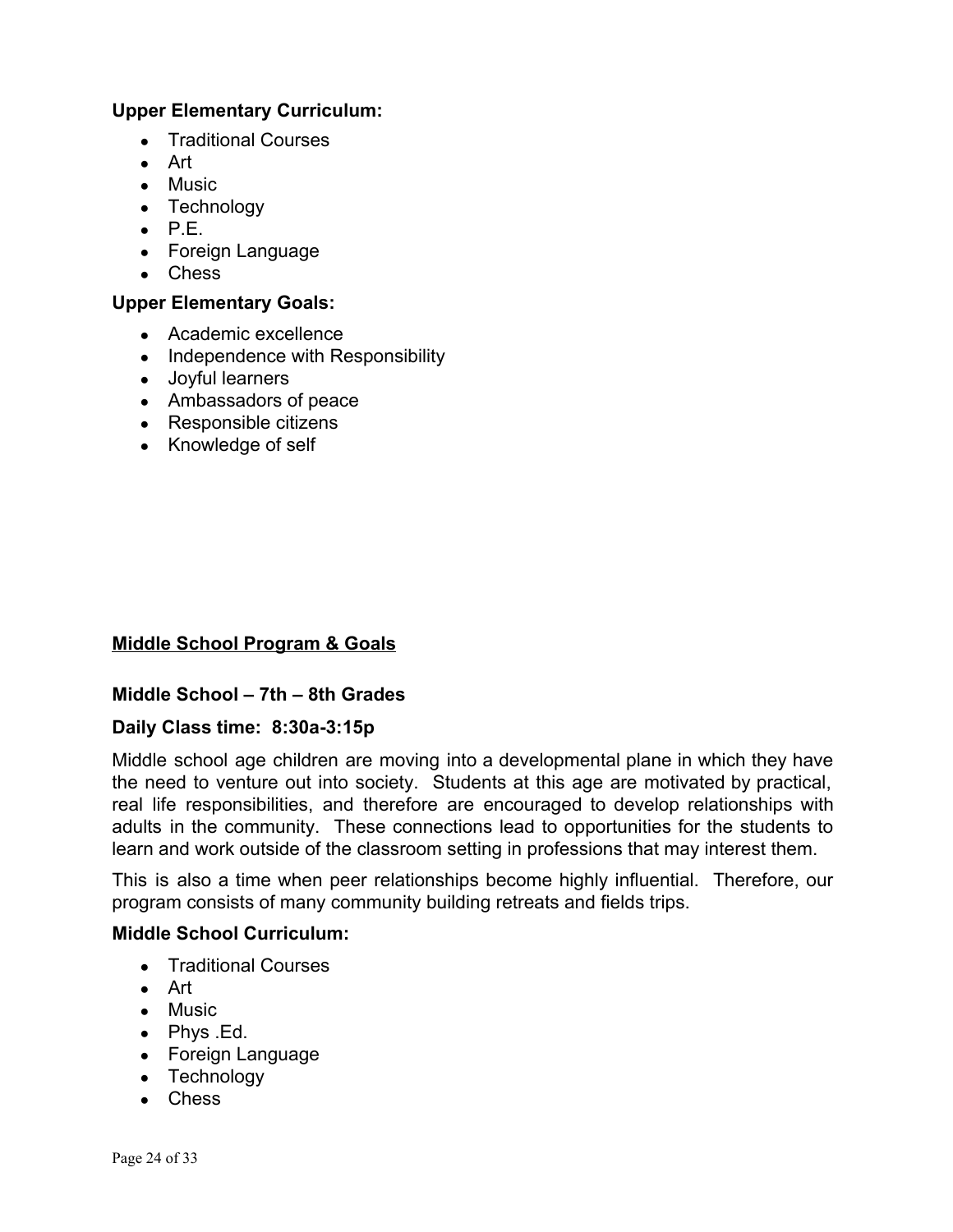- Internship
- Classical Studies

#### **Middle School Goals:**

- Academic Excellence
- Self-Confidence
- Development of identity
- Community building
- Citizenship

#### **High School – 9th – 12th Grades**

#### **Daily Class time: 8:30-3:15**

#### **Phoenix Montessori High School Curriculum:**

- All core courses are taught to make each student successful.
- English and Social Studies are integrated to create a greater depth in the curriculum.
- We operate on a rotating daily schedule with Advisory and Community meetings built into every week.
- There are 4 two-week intensive field study courses (inter-sessions).

#### **PMA Graduation Requirements & Credits**

| Mathematics $-4$           | Science - 4                          |
|----------------------------|--------------------------------------|
| Social Studies $-4$        | English - 4                          |
| Foreign Language* - 2      | Health - $.5$                        |
| Fine Arts - 1              | <b>Physical Education - .5</b>       |
| Intersession Electives - 4 | <b>Community Service Hours - 200</b> |

#### <span id="page-24-0"></span>**Upper Elementary through High School Silent Time**

Silence is very important in our environment. In such a busy society, we rarely have the opportunity to experience quiet moments, and it is our belief that silence is crucial in the development of concentration and self -awareness. It is with this in mind that we make a conscious effort to incorporate moments of silence into each day. Following lunch, students engage in a silent self-reflection lasting for 20-30 minutes. During this time, the children read, complete unfinished assignments, get started with their work for the day, finish homework, or simply enjoy a quiet moment out of doors.

#### **Please help us to preserve this experience by not entering the classroom during this time.**

#### <span id="page-24-1"></span>**Work Plans**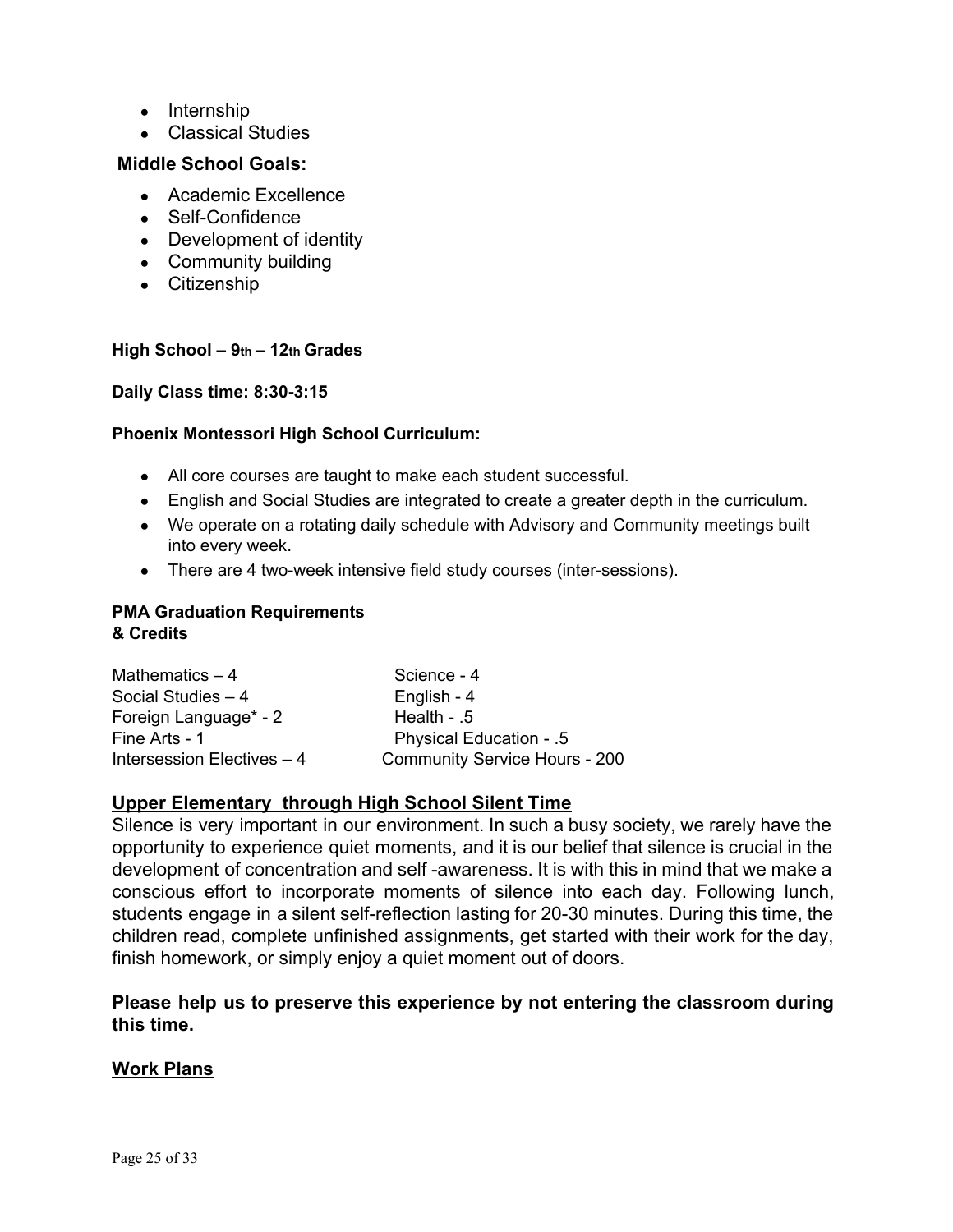Montessori education involves independence and decision making on the part of the child. The teacher will collaborate with each student to devise a system of tracking lessons. Work plans serve as a road map to help the children navigate through the day. Assignments are checked off and recorded upon completion. This system is an excellent way for both the teacher and the child to document work.

#### <span id="page-25-0"></span>**Homework**

Homework will vary from class to class and year to year. See your child's teacher for this year's details.

The teacher is seeking your feedback when homework appears inappropriate for your child. Homework is meant to reinforce not create stress.

#### <span id="page-25-1"></span>**Standardized Testing**

Students receive the experience of standardized testing beginning with 1<sup>st</sup> grade. The Stanford 10 Achievement Test is administered in late spring. While we do not place a great deal of emphasis on these tests, we recognize that test-taking and its results are coveted in our society and culture. Therefore, PMA administers standardized tests as practice for a life skill the children will need in their future.

Test results are usually reported to the school after summer vacation has begun. Results are reviewed with families during a scheduled summer conference.

#### <span id="page-25-2"></span>**Annual Retreats**

<span id="page-25-3"></span>All students first grade through High School participate in annual week-long school retreats. Lower and Upper Elementary attend the Barrier Island trip in the fall. Upper Elementary and Middle School students take a trip to the Montessori Model United Nations (MMUN) Conference in the spring, and Middle School students take an immersion trip at the end of each five week cycle. High School students take an immersion trip at the end of the school year.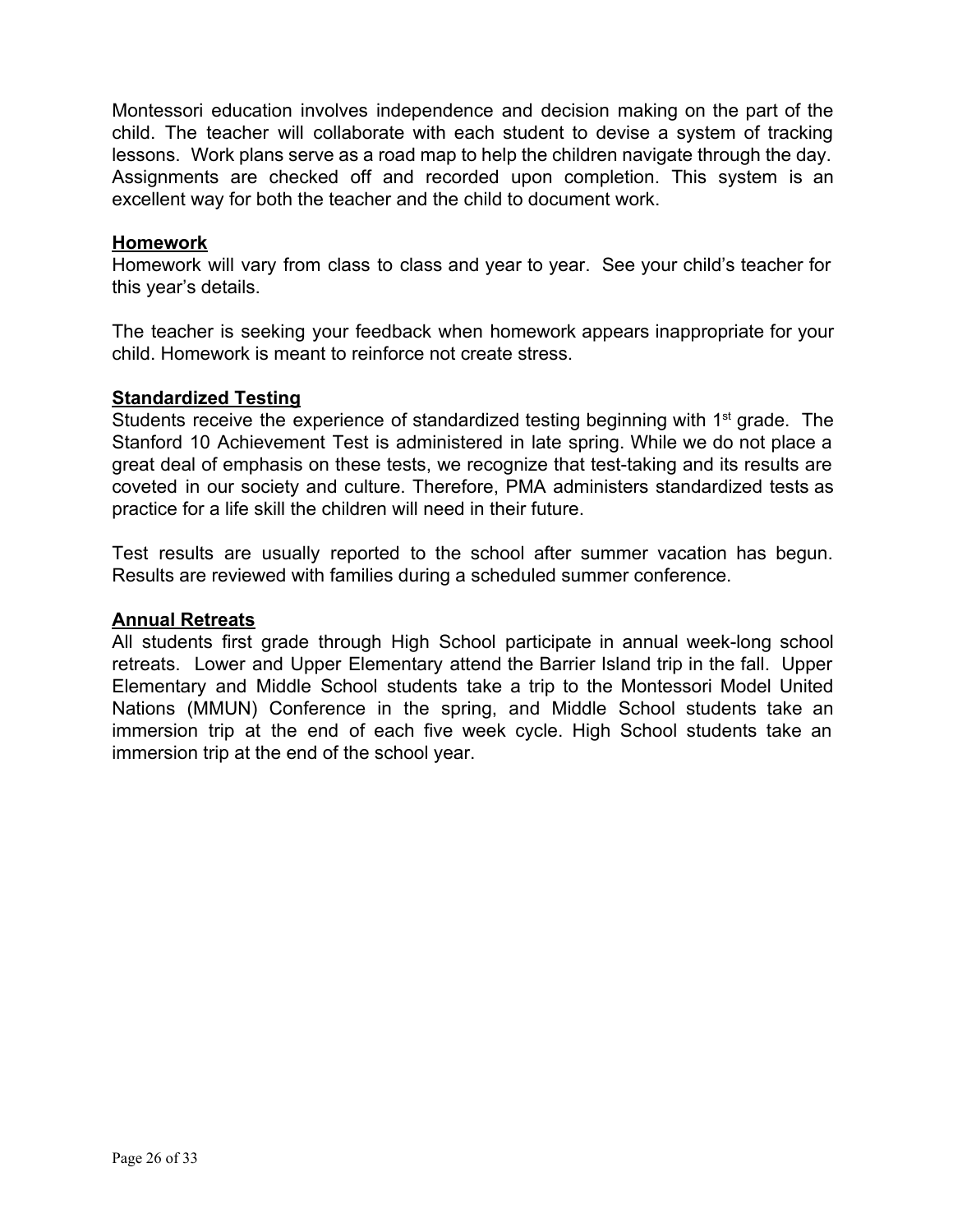# **ATTACHMENTS**

# <span id="page-26-0"></span>A. Our Staff & Governing Body

| <b>India Adams</b>                                                                                                                            | <b>Board of Directors</b>               |                       |
|-----------------------------------------------------------------------------------------------------------------------------------------------|-----------------------------------------|-----------------------|
| Head of School;<br><b>Upper Elementary Lead Teacher</b>                                                                                       | <b>Carol Krug</b>                       | <b>President</b>      |
| <b>Rachel Walters</b><br><b>Upper Elem: Assistant</b>                                                                                         | Don Bowen                               | <b>Vice President</b> |
| <b>Lauren Haser</b><br>Middle School/High School Lead                                                                                         | <b>Mary LaValley</b>                    | <b>Secretary</b>      |
| Teacher<br><b>Amy Sevic</b>                                                                                                                   | <b>Ashley Sherrill</b>                  | <b>Treasurer</b>      |
| HS/MS Co-Teacher;                                                                                                                             | <b>Nicole Hager</b>                     | <b>Director</b>       |
| <b>Faith Barter</b><br>Lower Elementary Lead Teacher;                                                                                         | <b>Steve Kreps</b>                      | <b>Director</b>       |
| <b>Ellen Gaussiran</b><br><b>LE Assistant</b>                                                                                                 | Lori Schneider                          | <b>Director</b>       |
| <b>Roxanne Cooper</b>                                                                                                                         | <b>Tammie Wilson</b><br><b>Director</b> | <b>Daycare</b>        |
| <b>Primary Lead Teacher</b><br><b>Elizabeth Sanchez</b><br><b>Primary Assistant</b>                                                           | <b>India Adams</b><br><b>School</b>     | Head of               |
| <b>Tammie Wilson</b><br><b>Toddler 1 Lead Teacher</b><br>Daycare Director; Business Manager<br>Dawn Reddick-Umoja<br><b>Toddler Assistant</b> |                                         |                       |
| <b>Amy Sevic</b><br><b>Physical Education</b>                                                                                                 |                                         |                       |
| <b>Kathy Brennan</b><br><b>Art Education</b>                                                                                                  |                                         |                       |
| <b>Jason Scavone</b><br><b>Music Education</b>                                                                                                |                                         |                       |
| <b>Sue Graichen</b><br>Director of Admissions & Student<br><b>Services</b>                                                                    |                                         |                       |
|                                                                                                                                               |                                         |                       |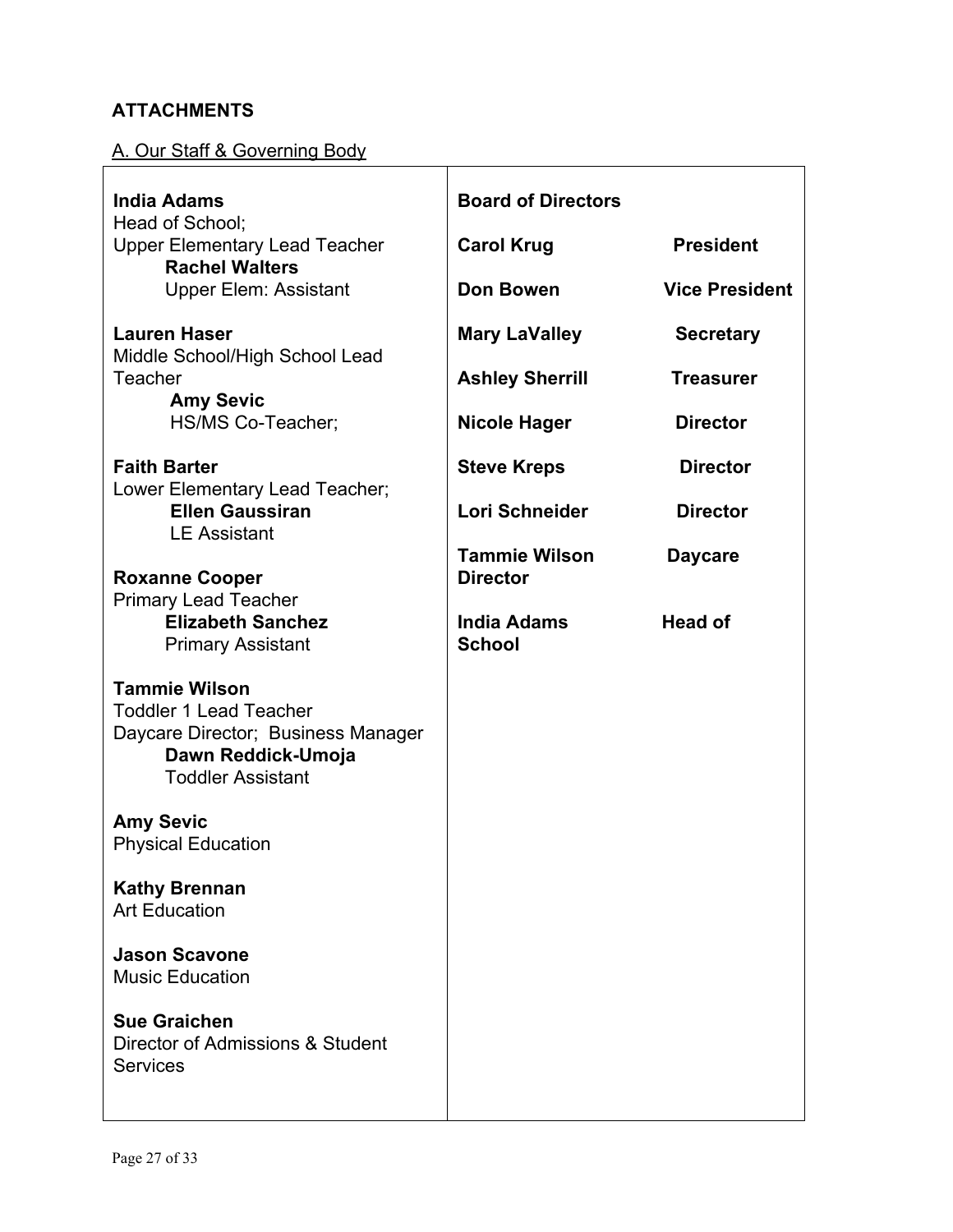#### <span id="page-27-0"></span>B. Discipline and Behavior Management Policy

Positive reinforcement is an effective method of the behavior management of children. When children receive positive, nonviolent, and understanding interactions from adults and others, they develop good self-concepts, problem solving abilities, and self-discipline. Based on this belief of how children learn and develop values, Phoenix Montessori Academy will practice the following discipline and behavior management policy:

#### **We:**

1. **DO** encourage the children through positive reinforcement.

2. **DO** reason with and set limits for the children.

3. **DO** model appropriate behavior for the children.

4. **DO** prepare and modify the classroom environment in an attempt to prevent problems before they occur.

5. **DO** listen to the children.

6. **DO** provide the children with natural and logical consequences of their behaviors.

7. **DO** treat the children as people and respect their needs, desires, and feelings.

8. **DO** explain things to children on their level.

9. **DO** redirect the children engaged in inappropriate behaviors toward more appropriate alternatives.

10.**DO** allow the children the opportunity to self-correct their behavior provided the behavior is not destructive, disturbing or dangerous.

11.**DO** separate the children from the group if their behavior is disruptive, disturbing or dangerous and give them the opportunity to return when they are ready to follow the ground rules.

12.**DO** remove children from the environment who pose a threat to themselves, other children or the environment.

13.**DO** stay consistent in our behavior management program.

# **We:**

1. **DO NOT** spank, shake, bite, pinch, push, pull, slap, or otherwise physically punish the children.

2. **DO NOT** make fun of, yell at, threaten, make sarcastic remarks about, use profanity, or otherwise verbally abuse the children.

3. **DO NOT** shame or punish the children at any time including when bathroom accidents occur.

- 4. **DO NOT** deny meals or rest as punishment.
- 5. **DO NOT** leave the children alone, unattended, or without supervision.
- 6. **DO NOT** place the children in locked rooms, closets, or boxes as punishment.
- 7. **DO NOT** allow discipline of children by children.

8. **DO NOT** criticize, make fun of, or otherwise belittle children's parents, families, or ethnic groups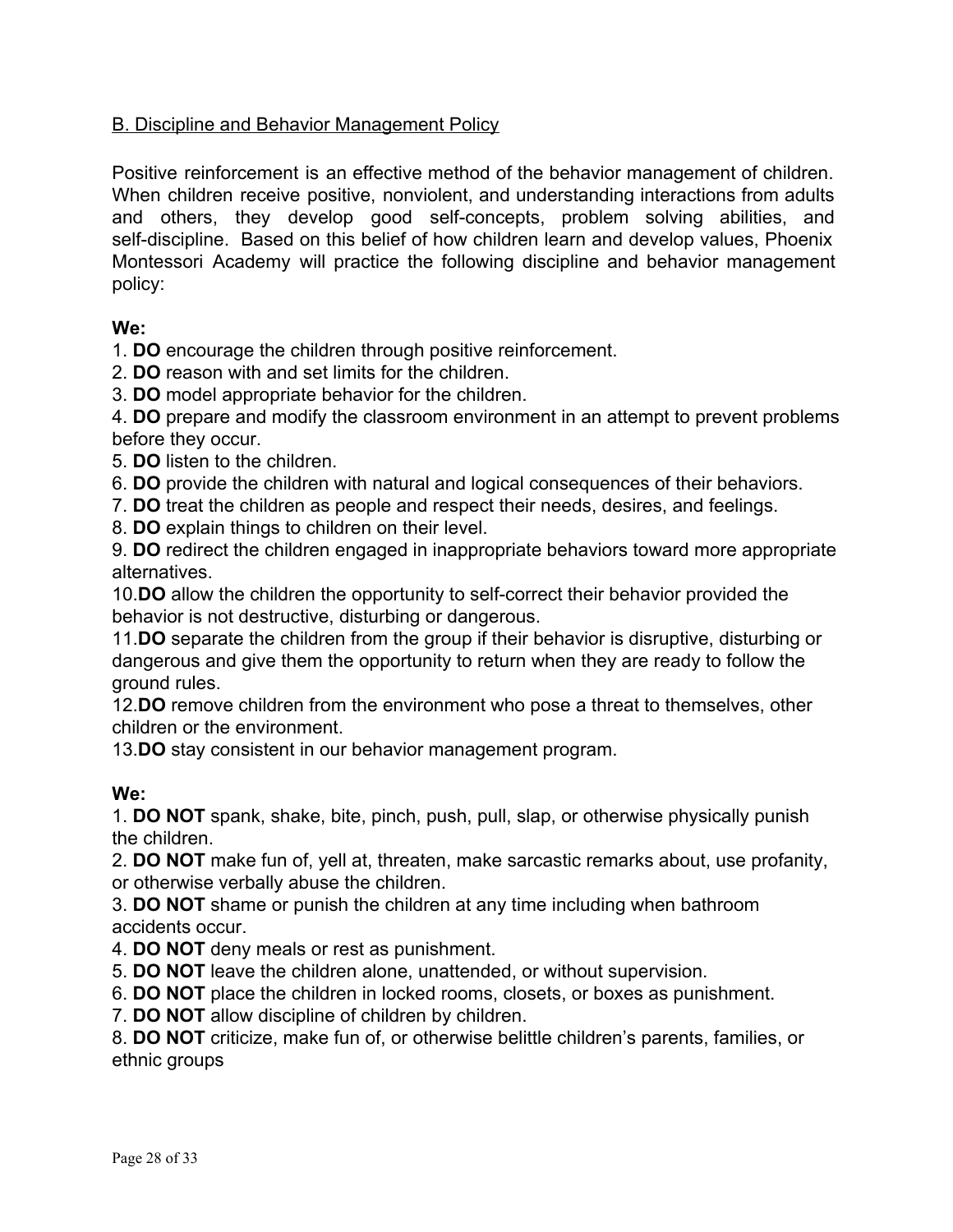We have a *Zero Tolerance policy* concerning fighting. *Every student and teacher has the right to feel safe*. Abusive behavior of this nature will result in immediate removal from the environment and at least a one day suspension from school following the first offense. The second occurrence will result in a three day suspension, and the student involved will not be invited to return to school until parents, the teacher, and that student, meet in a formal conference. The third offense will result in a weeklong suspension and possible expulsion. Anything after the third offense would likely result in expulsion from the school.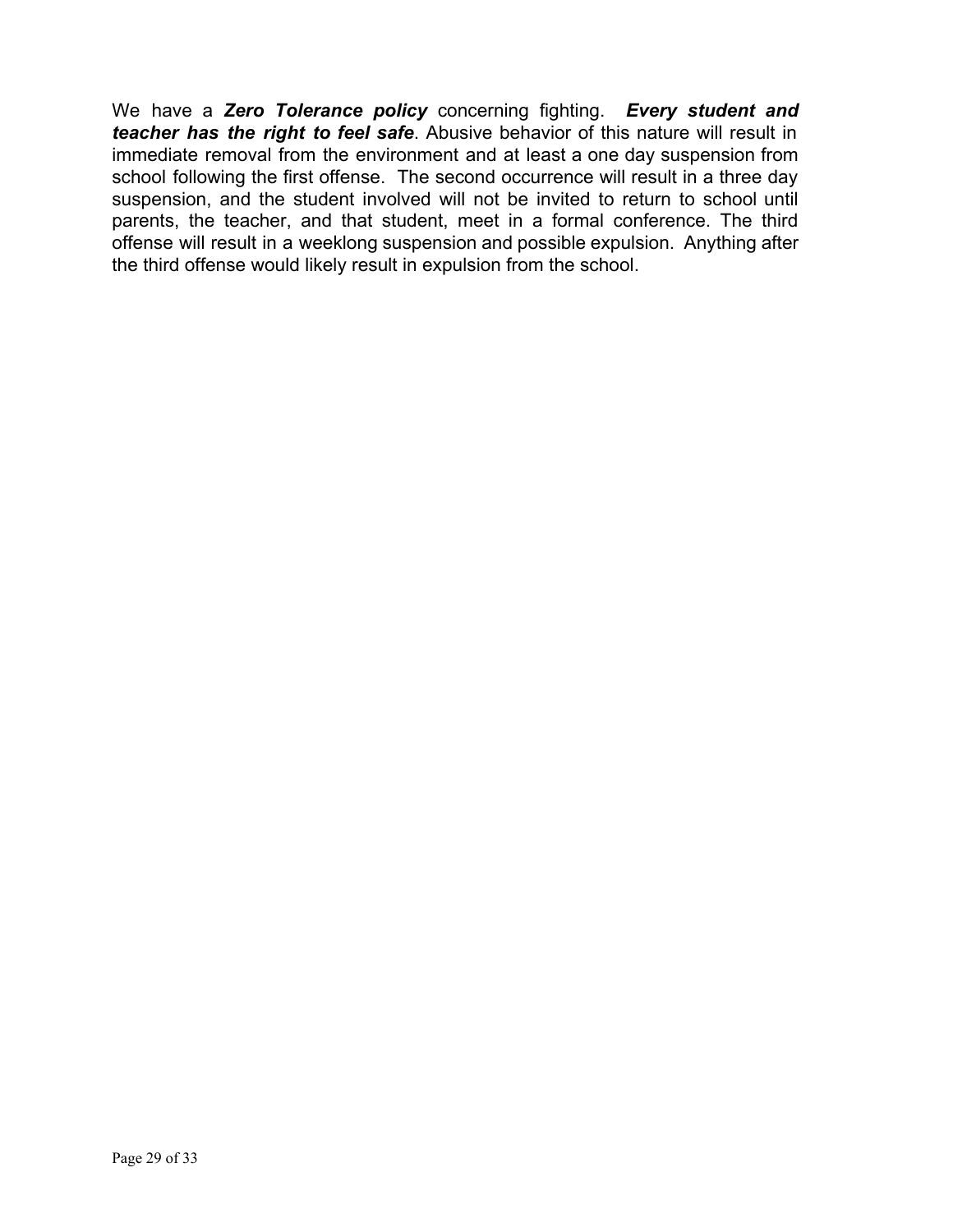# **Higher**

Composed by: Louis Beeler, 2004 Phoenix Montessori Academy

<span id="page-29-0"></span>Set us on our path; And let us shine our light; Show us love and patience; And we'll know wrong from right. We always strive for excellence; In everything we do It's the only way we know, And we learned from watching you.

Like a Phoenix in Flight; We Rise Higher Everyday. With our parents and teachers; Showing us the way: With imagination and education, We Rise Higher Everyday, We Rise Higher Everyday.

We are individual thinkers; Building on our dreams. Becoming good citizens; And showing what that means. With our mentors behind us; We have bright futures ahead; We reap the wisdom; From the things that they have said.

Like a Phoenix in Flight; We Rise Higher Everyday. With our parents and teachers; Showing us the way: With imagination and education, We Rise Higher Everyday, We Rise Higher Everyday.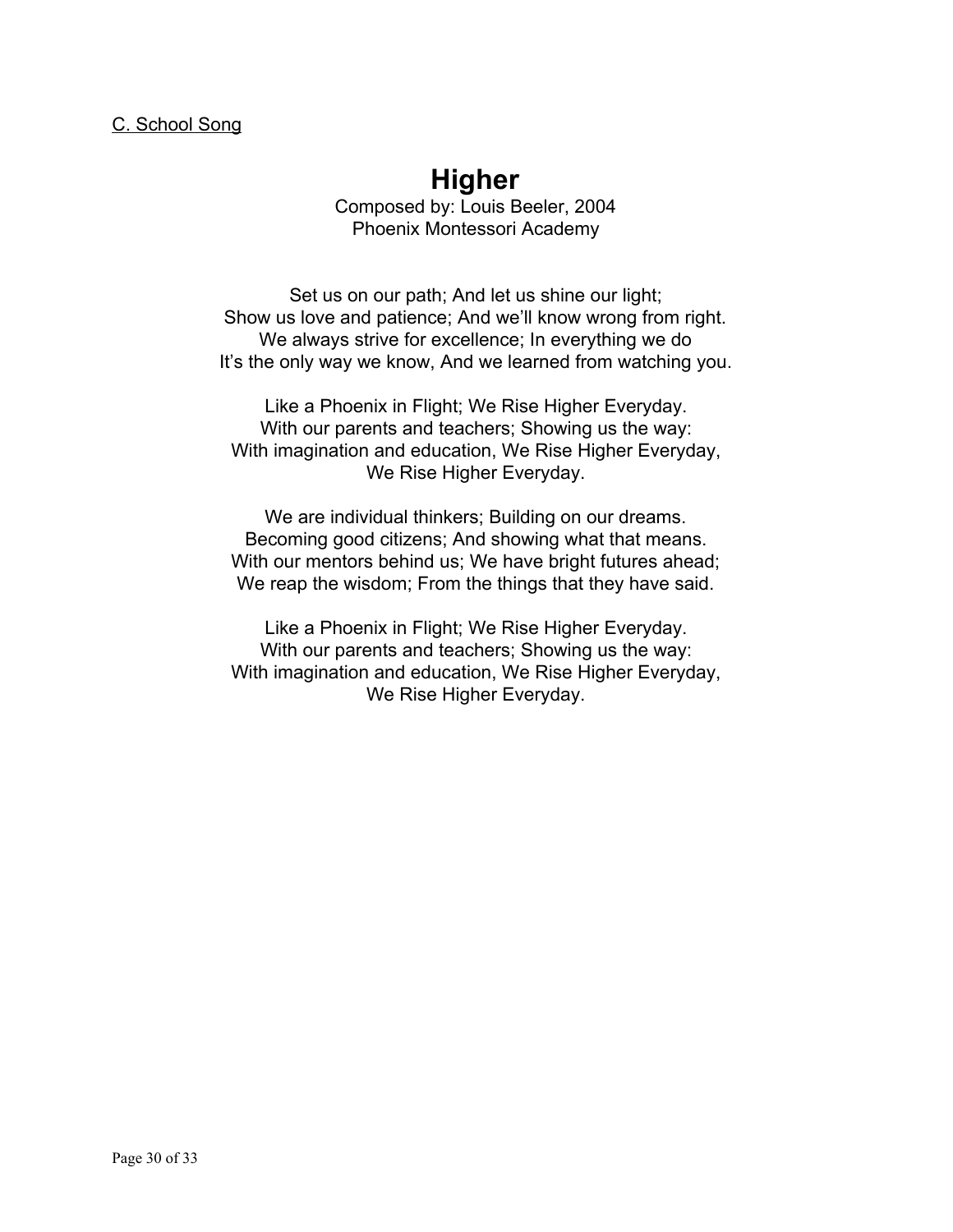#### <span id="page-30-0"></span>D. Contacts

# **CONTACT SHEET**

# Head of School: India Adams

Mailing Address:

12340 Mt. Holly-Huntersville Road Huntersville, NC 28078

Telephone:

704-875-2139

# Staff:

Toddler Teacher: Tammie Wilson [tammie@phoenixmontessori.org](mailto:tammie@phoenixmontessori.org) Primary Teacher: Roxanne Cooper [roxanne@phoenixmontessori.org](mailto:roxanne@phoenixmontessori.org) Lower Elem.: Faith Barter **Faith and Contact the State of Australian** faith @phoenixmontessori.org Upper Elem. Teacher: India Adams [india@phoenixmontessori.org](mailto:india@phoenixmontessori.org) Middle/High Teacher: Lauren Haser [lauren@phoenixmontessori.org](mailto:lauren@phoenixmontessori.org) Middle/High Co-Teacher: Amy Sevic [amy@phoenixmontessori.org](mailto:amy@phoenixmontessori.org) After School Care: Lauren Haser [lauren@phoenixmontessori.org](mailto:lauren@phoenixmontessori.org) Dir. of Admissions: Sue Graichen [sue@phoenixmontessori.org](mailto:sue@phoenixmontessori.org)

General School E-mail: [info@phoenixmontessori.org](mailto:info@phoenixmontessori.org) Head of School E-mail: [india@phoenixmontessori.org](mailto:india@phoenixmontessori.org) The Montessori Foundation: [www.montessori.org](http://www.montessori.org/)

PMA Website: [www.phoenixmontessori.org](http://www.phoenixmontessori.org/) Summer Camp Director E-mail: [tammie@phoenixmontessori.org](mailto:tammie@phoenixmontessori.org) Business Manager E-mail: [accounting@phoenixmontessori.org](mailto:accounting@phoenixmontessori.org) Athletic Director E-mail: [athletics@phoenixmontessori.org](mailto:athletics@phoenixmontessori.org) Facebook Page: [www.facebook.com/phoenixmontessori](http://www.facebook.com/phoenixmontessori)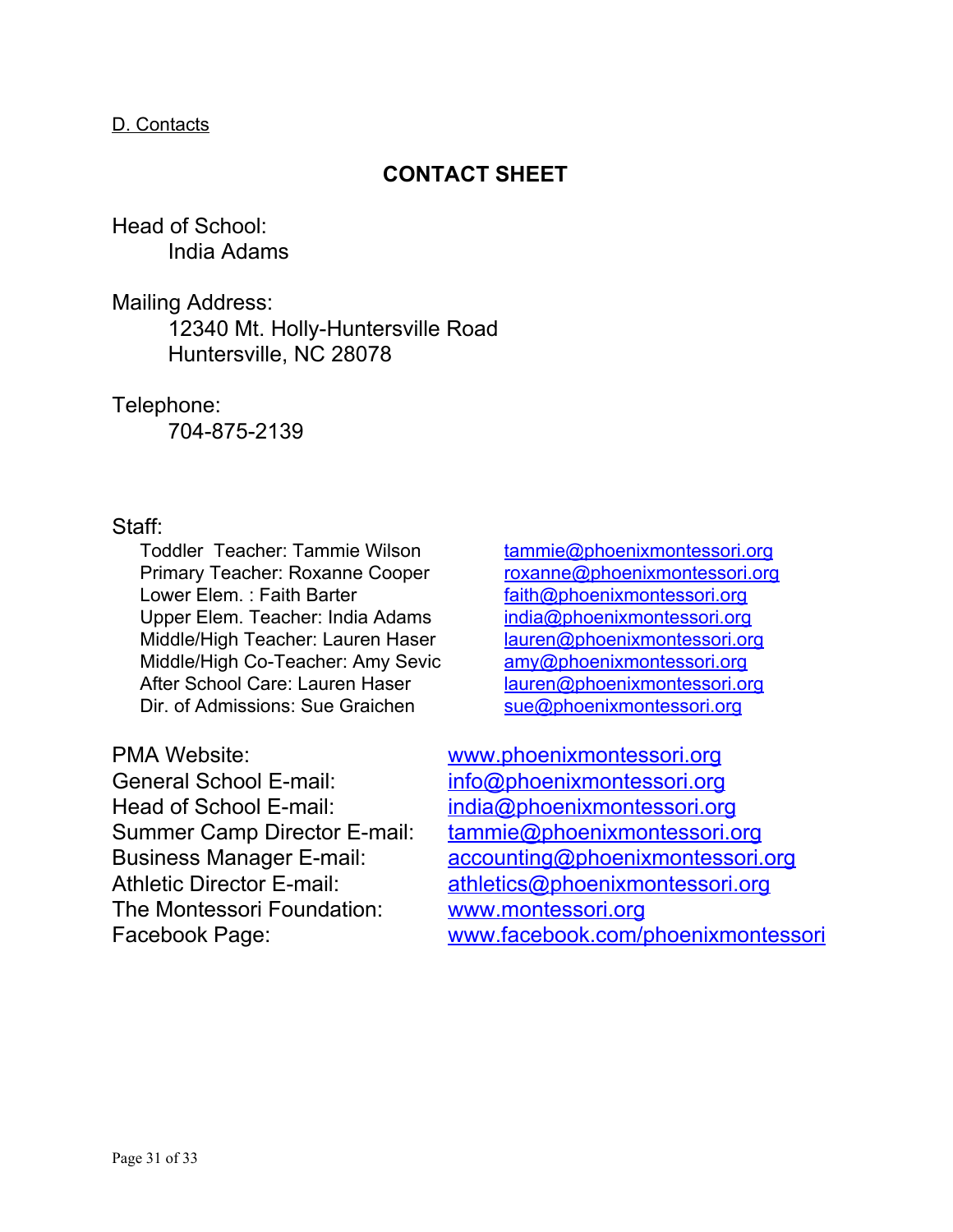# <span id="page-31-0"></span>E. Building Access

#### **Objective:**

Provide a safe and focused learning environment for our students and to minimize interruptions in the classrooms during school hours.

#### **Overview:**

During the school hours of 8:30 a.m. – 3:15 p.m., parents will not be allowed to enter the lower level of the school. Exceptions include half-day student pick-up, pre-arranged appointments with teachers and pre-arranged class observations. While we encourage parent interaction and involvement, classroom interruptions will be kept to a minimum to provide our students with the best learning environment possible.

#### **Morning Drop Off Process:**

PMA Staff will be outside to meet students at the carpool line from 8:15 – 8:30 a.m. Students enrolled in Primary through High School should be dropped off by the school entrance during these hours. Parents of Primary students will be met at the car by the Primary teacher. The daily sign-in sheet will be available for you to sign your child in each day.

The doors on the lower level will be open during carpool hours. Toddler parents will escort their children to the classroom each day. Parents of Toddler students should park in the overflow lot at the entrance to the property and use the gravel walkway for your safety. Students in Primary will be escorted to class by their teacher. Students in Lower Elementary through High School will enter through the main lobby. The door on the north side of the building will remain locked at all times and will be used as an emergency exit only.

Late students will be required to enter through the main lobby/office door. Students from Lower Elementary through High School can proceed to their classroom unescorted. Younger students will be escorted to class by a staff member. Parents are asked to wait in the lobby if a staff member is not immediately present.

# **Afternoon Pick Up Process:**